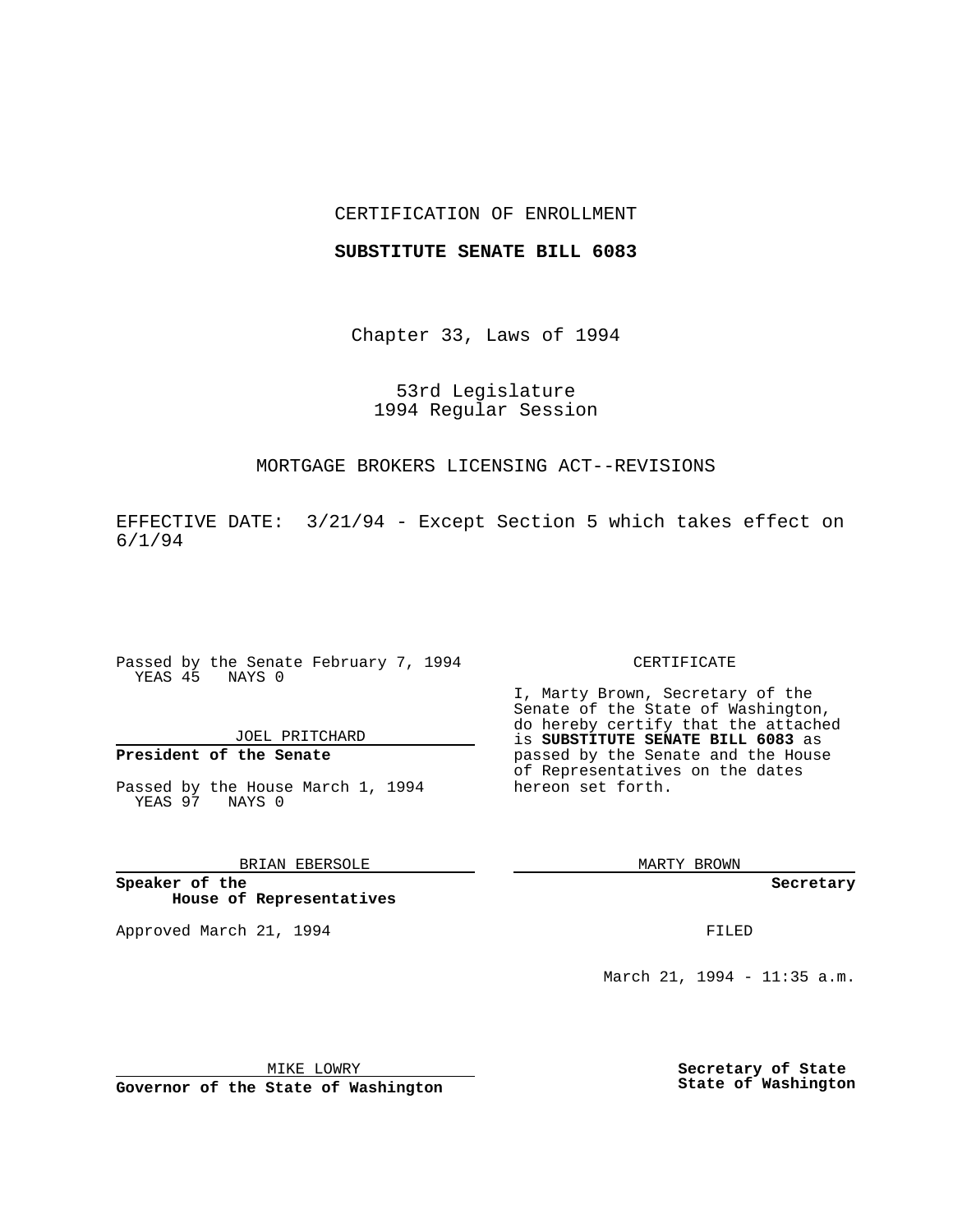# **SUBSTITUTE SENATE BILL 6083** \_\_\_\_\_\_\_\_\_\_\_\_\_\_\_\_\_\_\_\_\_\_\_\_\_\_\_\_\_\_\_\_\_\_\_\_\_\_\_\_\_\_\_\_\_\_\_

\_\_\_\_\_\_\_\_\_\_\_\_\_\_\_\_\_\_\_\_\_\_\_\_\_\_\_\_\_\_\_\_\_\_\_\_\_\_\_\_\_\_\_\_\_\_\_

Passed Legislature - 1994 Regular Session

### **State of Washington 53rd Legislature 1994 Regular Session**

**By** Senate Committee on Labor & Commerce (originally sponsored by Senators Moore, Amondson, Prentice, Prince and Erwin; by request of Attorney General)

Read first time 01/31/94.

 AN ACT Relating to mortgage brokers and loan originators; amending RCW 19.146.005, 19.146.010, 19.146.020, 19.146.020, 19.146.0201, 19.146.200, 19.146.205, 19.146.210, 19.146.220, 19.146.225, 19.146.230, 19.146.235, 19.146.030, 19.146.040, 19.146.060, 19.146.240, 19.146.245, 19.146.260, 19.146.265, 19.146.100, and 19.146.280; adding new sections to chapter 19.146 RCW; repealing RCW 19.146.270; repealing 1993 c 468 s 27 (uncodified); prescribing penalties; providing an effective date; and declaring an emergency.

BE IT ENACTED BY THE LEGISLATURE OF THE STATE OF WASHINGTON:

 **Sec. 1.** RCW 19.146.005 and 1993 c 468 s 1 are each amended to read as follows:

 The legislature finds and declares that the brokering of residential real estate loans substantially affects the public interest. The practices of mortgage brokers have had significant impact on the citizens of the state and the banking and real estate industries. It is the intent of the legislature to establish a 17 ((temporary)) state system of licensure in addition to rules of practice and conduct of mortgage brokers to promote honesty and fair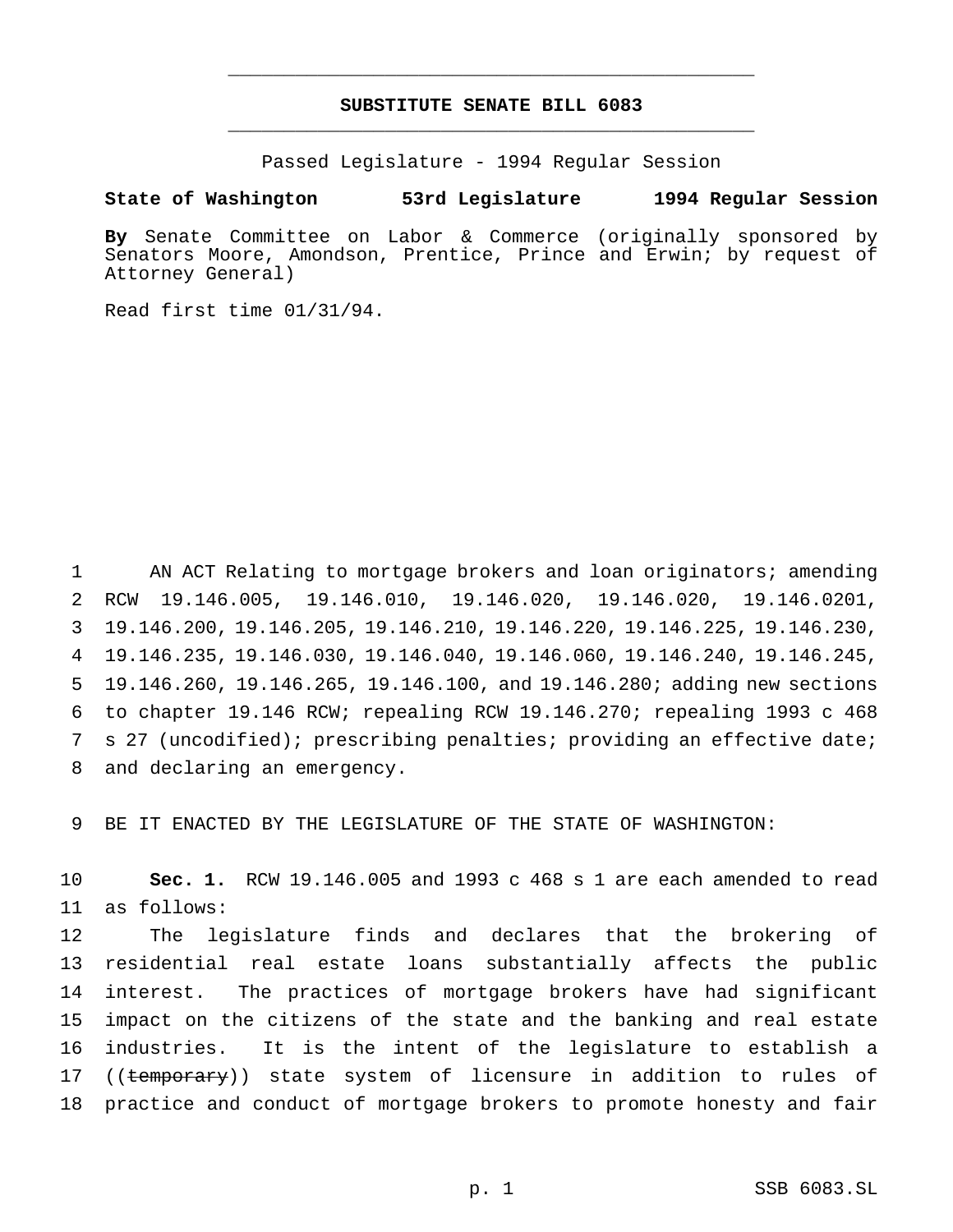dealing with citizens and to preserve public confidence in the lending and real estate community.

 NEW SECTION. **Sec. 2.** A new section is added to chapter 19.146 RCW to read as follows:

 The director shall have the power and broad administrative discretion to administer and interpret the provisions of this chapter to fulfill the intent of the legislature as expressed in RCW 19.146.005.

 **Sec. 3.** RCW 19.146.010 and 1993 c 468 s 2 are each amended to read as follows:

 Unless the context clearly requires otherwise, the definitions in this section apply throughout this chapter.

 (1) "Affiliate" means any person who directly or indirectly through one or more intermediaries, controls, or is controlled by, or is under common control with another person.

16 (2) "Borrower" means any person who consults with or retains a 17 mortgage broker or loan originator in an effort to obtain or seek 18 advice or information on obtaining or applying to obtain a residential mortgage loan for himself, herself, or persons including himself or 20 herself, regardless of whether the person actually obtains such a loan. (3) "Computer loan origination systems" or "CLO system" means the

 real estate mortgage financing information system defined by rule of the director.

24  $((+3))$   $(4)$  "Department" means the department of  $((+3))$ financial institutions.

 $((+4))$  (5) "Director" means the director of  $((+4))$ 27 financial institutions.

 ( $(\frac{+5}{})$ ) (6) "Employee" means an individual who has an employment 29 relationship acknowledged by both the employee and the licensee, and 30 the individual is treated as an employee by the licensee for purposes 31 of compliance with federal income tax laws.

 (7) "Independent contractor" or "person who independently contracts" means any person that expressly or impliedly contracts to 34 perform mortgage brokering services for another and that with respect 35 to its manner or means of performing the services is not subject to the other's right of control, and that is not treated as an employee by the 37 other for purposes of compliance with federal income tax laws.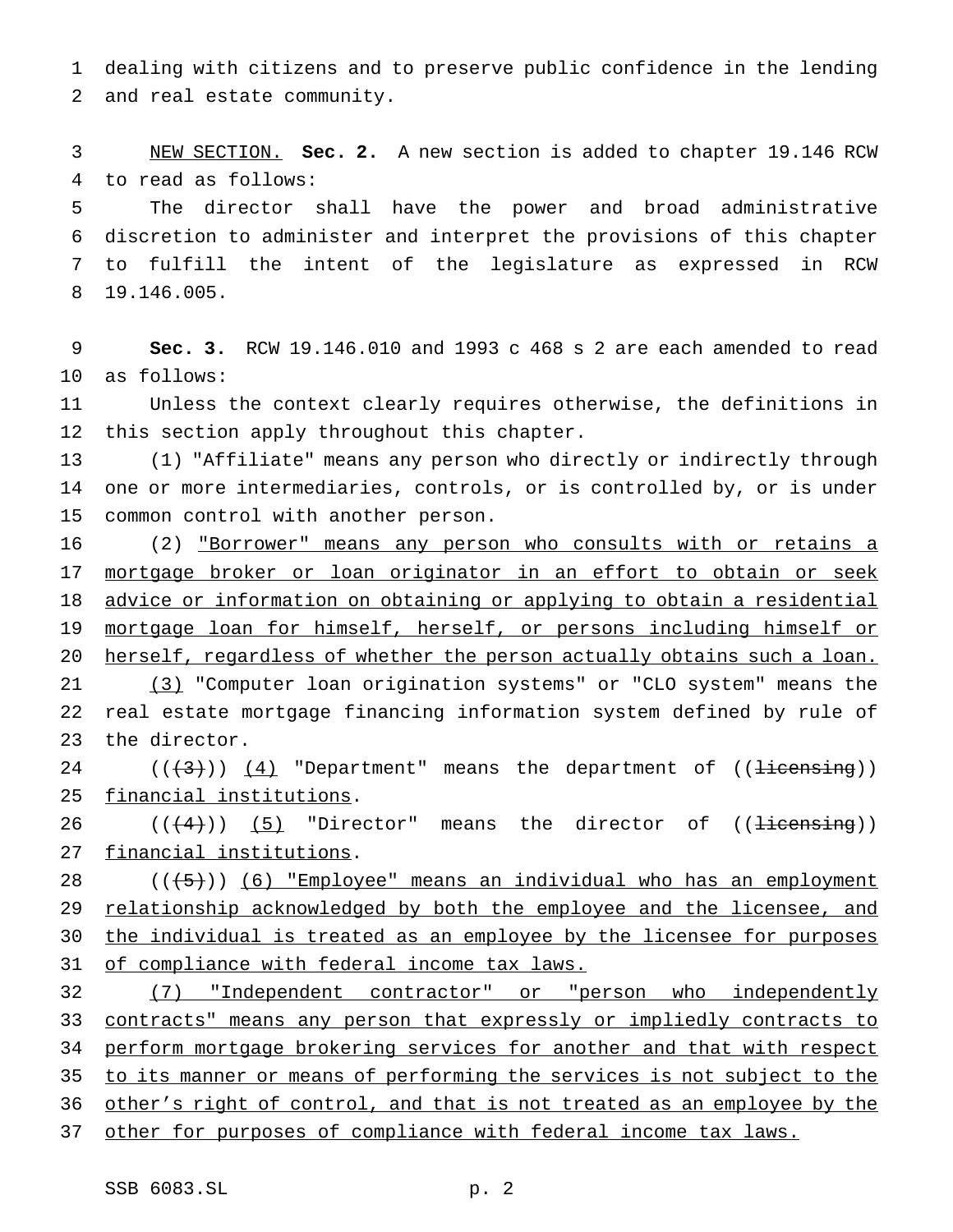1 (8) "Loan originator" means a ((natural)) person employed, either 2 directly or indirectly, or retained as an independent contractor by a 3 ((<del>licensed</del>)) person required to be licensed as a mortgage broker, or a 4 natural person who represents a ((<del>licensed</del>)) person required to be 5 licensed as a mortgage broker, in the performance of any  $act((s))$ 6 specified in subsection  $((+7))$   $(10)$  of this section.

7 ( $(\overline{6})$ ) (9) "Lock-in agreement" means an agreement with a borrower 8 made by a mortgage broker or loan originator, in which the mortgage 9 broker or loan originator agrees that, for a period of time, a specific 10 interest rate or other financing terms will be the rate or terms at 11 which it will make a loan available to that borrower.

12 (( $(7)$ )) (10) "Mortgage broker" means any person who for 13 compensation or gain, or in the expectation of compensation or gain( $(\tau$ 14 directly or indirectly negotiates, places, assists in placement, finds, 15 or offers to negotiate, place, assist in placement, or find residential 16 mortgage loans for others)) (a) makes a residential mortgage loan or 17 assists a person in obtaining or applying to obtain a residential 18 mortgage loan or (b) holds himself or herself out as being able to make 19 a residential mortgage loan or assist a person in obtaining or applying 20 to obtain a residential mortgage loan.

21  $((+8))$   $(11)$  "Person" means a natural person, corporation, company, 22 partnership, or association.

 $((+9))$   $(12)$  "Residential mortgage loan" means any loan primarily for personal, family, or household use secured by a mortgage or deed of trust on residential real estate upon which is constructed or intended to be constructed a single family dwelling or multiple family dwelling of four or less units.

 $((+10))$   $(13)$  "Third-party provider" means any person other than a mortgage broker or lender who provides goods or services to the mortgage broker in connection with the preparation of the borrower's loan and includes, but is not limited to, credit reporting agencies, title companies, appraisers, structural and pest inspectors, or escrow companies.

34 **Sec. 4.** RCW 19.146.020 and 1993 c 468 s 3 are each amended to read 35 as follows:

36 (1) Except as provided under subsections (2) and (3) of this 37 section, the following are exempt from all provisions of this chapter: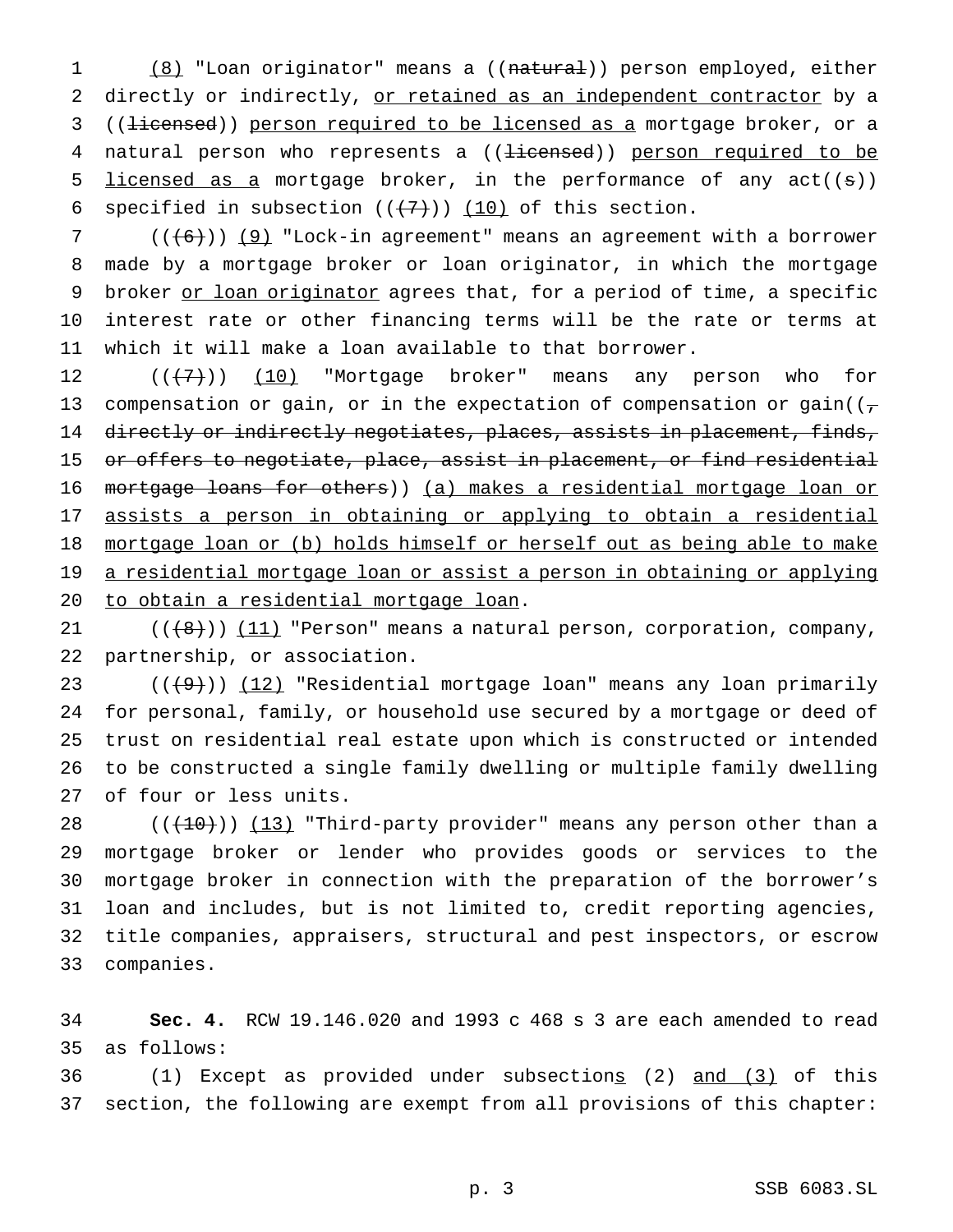(a) Any person doing business under the laws of this state or the United States relating to commercial banks, bank holding companies, savings banks, trust companies, savings and loan associations, credit unions, consumer loan companies, insurance companies, or real estate investment trusts as defined in 26 U.S.C. Sec. 856 and the affiliates, subsidiaries, and service corporations thereof;

 (b) An attorney licensed to practice law in this state who is not principally engaged in the business of negotiating residential mortgage loans when such attorney renders services in the course of his or her practice as an attorney;

11 (c) Any person doing any act under order of any court, except for 12 a person subject to an injunction to comply with any provision of this 13 chapter or any order of the director issued under this chapter;

 (d) Any person making or acquiring a residential mortgage loan solely with his or her own funds for his or her own investment without intending to resell the residential mortgage loans;

 (e) A real estate broker or salesperson licensed by the state who obtains financing for a real estate transaction involving a bona fide sale of real estate in the performance of his or her duties as a real estate broker and who receives only the customary real estate broker's or salesperson's commission in connection with the transaction;

 (f) Any mortgage broker approved and subject to auditing by the federal national mortgage association, the government national mortgage association, or the federal home loan mortgage corporation;

 (g) Any mortgage broker approved by the United States secretary of housing and urban development for participation in any mortgage insurance program under the National Housing Act, 12 U.S.C. Sec. 1701, 28 as now or hereafter amended;

 (h) The United States of America, the state of Washington, any other state, and any Washington city, county, or other political subdivision, and any agency, division, or corporate instrumentality of 32 any of the entities in this subsection  $(1)(h)$ ; and

33 (i) A real estate broker who provides only information ((only)) 34 regarding rates, terms, and lenders in connection with a CLO system, 35 who ( $(\text{max})$ ) receives a fee for providing such information ( $(\text{in an})$ 36 amount approved by the director and))<sub> $\mu$ </sub> who conforms to all rules of the 37 director with respect to the providing of such service, and who discloses on a form approved by the director that to obtain a loan the 39 borrower must deal directly with a mortgage broker or lender. However,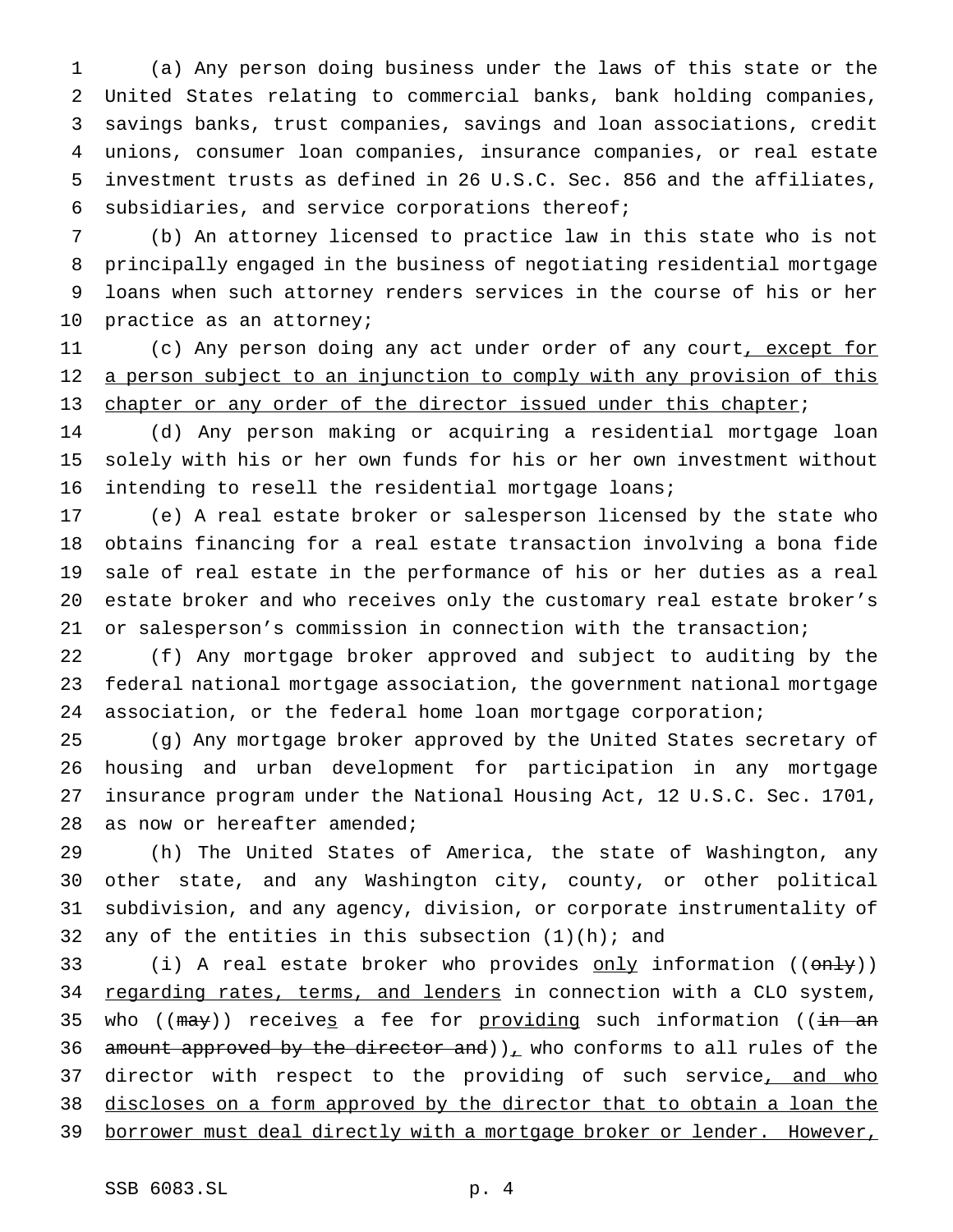following: (i) Holds himself or herself out as able to obtain a loan from a lender; (ii) Accepts a loan application, or submits a loan application to a lender; (iii) Accepts any deposit for third-party services or any loan fees 8 from a borrower, whether such fees are paid before, upon, or after the closing of the loan; 10 (iv) Negotiates rates or terms with a lender on behalf of a borrower; or (v) Provides the disclosure required by RCW 19.146.030(1). 13 (2) Those persons otherwise exempt under subsection  $(1)$   $(d)$ ,  $(f)$ , 14 or (g)( $(-\text{ and } (i))$ ) of this section must comply with RCW 19.146.0201 15 and shall be subject to the director's authority to issue a cease and desist order for any violation of RCW 19.146.0201 and shall be subject 17 to the director's authority to obtain and review books and records that are relevant to any allegation of such a violation. (3) Any person otherwise exempted from the licensing provisions of this chapter may voluntarily submit an application to the director for 21 a mortgage broker's license. The director shall review such application and may grant or deny licenses to such applicants upon the 23 same grounds and with the same fees as may be applicable to persons 24 required to be licensed under this chapter. (a) Upon receipt of a license under this subsection, such an applicant is required to continue to maintain a valid license, is 27 subject to all provisions of this chapter, and has no further right to claim exemption from the provisions of this chapter except as provided in (b) of this subsection. (b) Any licensee under this subsection who would otherwise be exempted from the requirements of licensing by RCW 19.146.020 may apply 32 to the director for exemption from licensing. The director shall adopt rules for reviewing such applications and shall grant exemptions from licensing to applications which are consistent with those rules and consistent with the other provisions of this chapter.

a real estate broker shall not be exempt if he or she does any of the

 **Sec. 5.** RCW 19.146.020 and 1994 c . . . s 4 (section 4 of this act) are each amended to read as follows: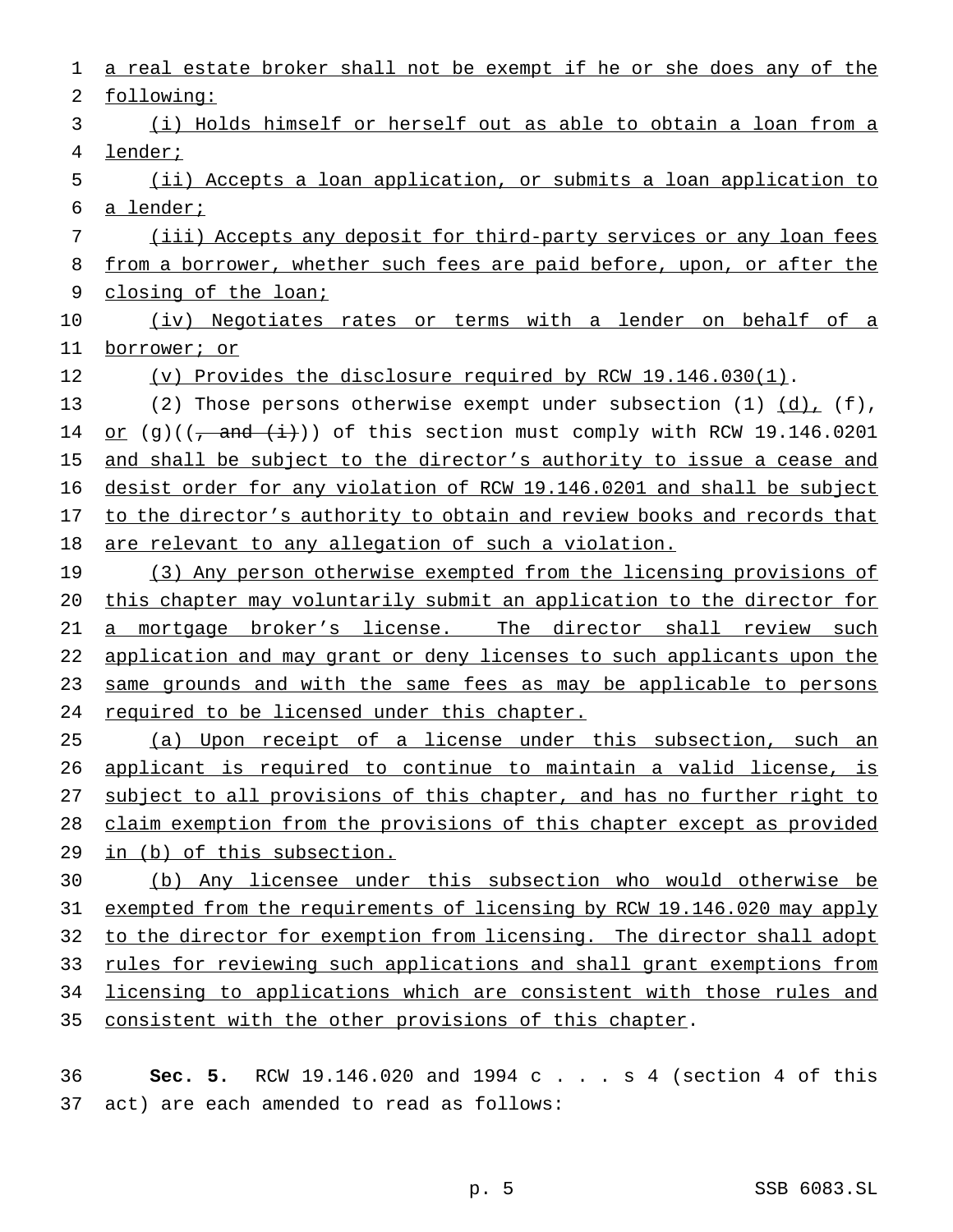(1) Except as provided under subsections (2) and (3) of this section, the following are exempt from all provisions of this chapter: (a) Any person doing business under the laws of this state or the United States relating to commercial banks, bank holding companies, savings banks, trust companies, savings and loan associations, credit unions, consumer loan companies, insurance companies, or real estate investment trusts as defined in 26 U.S.C. Sec. 856 and the affiliates, 8 subsidiaries, and service corporations thereof;

 (b) An attorney licensed to practice law in this state who is not principally engaged in the business of negotiating residential mortgage loans when such attorney renders services in the course of his or her practice as an attorney;

 (c) Any person doing any act under order of any court, except for a person subject to an injunction to comply with any provision of this 15 chapter or any order of the director issued under this chapter;

 (d) Any person making or acquiring a residential mortgage loan solely with his or her own funds for his or her own investment without intending to resell the residential mortgage loans;

 (e) A real estate broker or salesperson licensed by the state who obtains financing for a real estate transaction involving a bona fide sale of real estate in the performance of his or her duties as a real estate broker and who receives only the customary real estate broker's or salesperson's commission in connection with the transaction;

 (f) Any mortgage broker approved and subject to auditing by the federal national mortgage association, the government national mortgage association, or the federal home loan mortgage corporation;

27 (g) ((Any mortgage broker approved by the United States secretary of housing and urban development for participation in any mortgage 29 insurance program under the National Housing Act, 12 U.S.C. Sec. 1701, 30 as now or hereafter amended;

 $(h)$ )) The United States of America, the state of Washington, any other state, and any Washington city, county, or other political subdivision, and any agency, division, or corporate instrumentality of 34 any of the entities in this subsection  $(1)((\{h\}))$   $(g)$ ; and

35 ( $(\frac{1}{i})$ ) (h) A real estate broker who provides only information regarding rates, terms, and lenders in connection with a CLO system, who receives a fee for providing such information, who conforms to all rules of the director with respect to the providing of such service, and who discloses on a form approved by the director that to obtain a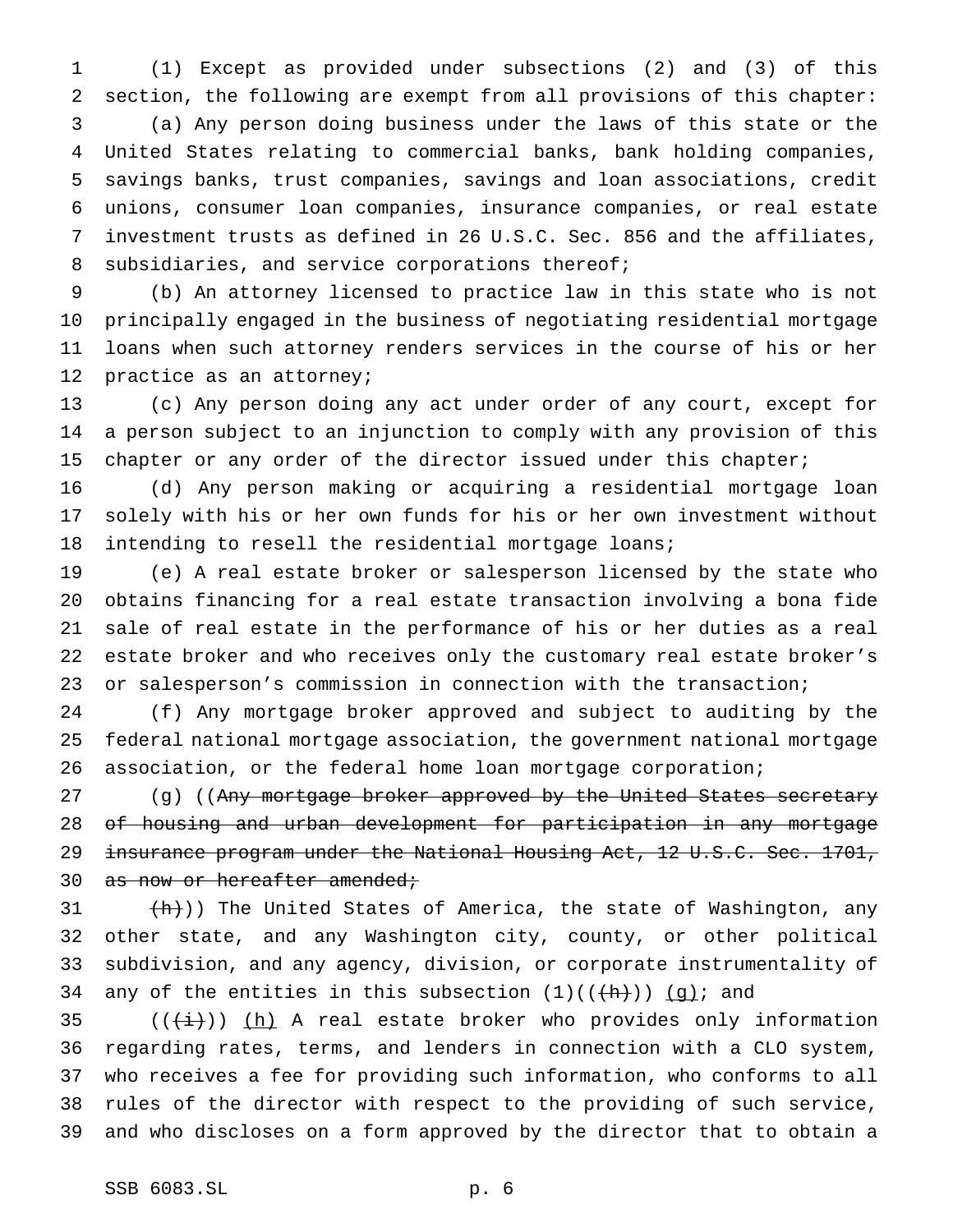loan the borrower must deal directly with a mortgage broker or lender. However, a real estate broker shall not be exempt if he or she does any

of the following:

 (i) Holds himself or herself out as able to obtain a loan from a lender;

 (ii) Accepts a loan application, or submits a loan application to a lender;

 (iii) Accepts any deposit for third-party services or any loan fees from a borrower, whether such fees are paid before, upon, or after the closing of the loan;

 (iv) Negotiates rates or terms with a lender on behalf of a borrower; or

(v) Provides the disclosure required by RCW 19.146.030(1).

14 (2) Those persons otherwise exempt under subsection (1) (d)( $(\tau)$ ) or 15 (f) (( $\sigma$ r  $(g)$ )) of this section must comply with RCW 19.146.0201 and shall be subject to the director's authority to issue a cease and desist order for any violation of RCW 19.146.0201 and shall be subject to the director's authority to obtain and review books and records that are relevant to any allegation of such a violation.

 (3) Any person otherwise exempted from the licensing provisions of this chapter may voluntarily submit an application to the director for a mortgage broker's license. The director shall review such application and may grant or deny licenses to such applicants upon the same grounds and with the same fees as may be applicable to persons required to be licensed under this chapter.

 (a) Upon receipt of a license under this subsection, such an applicant is required to continue to maintain a valid license, is subject to all provisions of this chapter, and has no further right to claim exemption from the provisions of this chapter except as provided in (b) of this subsection.

 (b) Any licensee under this subsection who would otherwise be exempted from the requirements of licensing by RCW 19.146.020 may apply to the director for exemption from licensing. The director shall adopt rules for reviewing such applications and shall grant exemptions from licensing to applications which are consistent with those rules and consistent with the other provisions of this chapter.

 **Sec. 6.** RCW 19.146.0201 and 1993 c 468 s 4 are each amended to read as follows: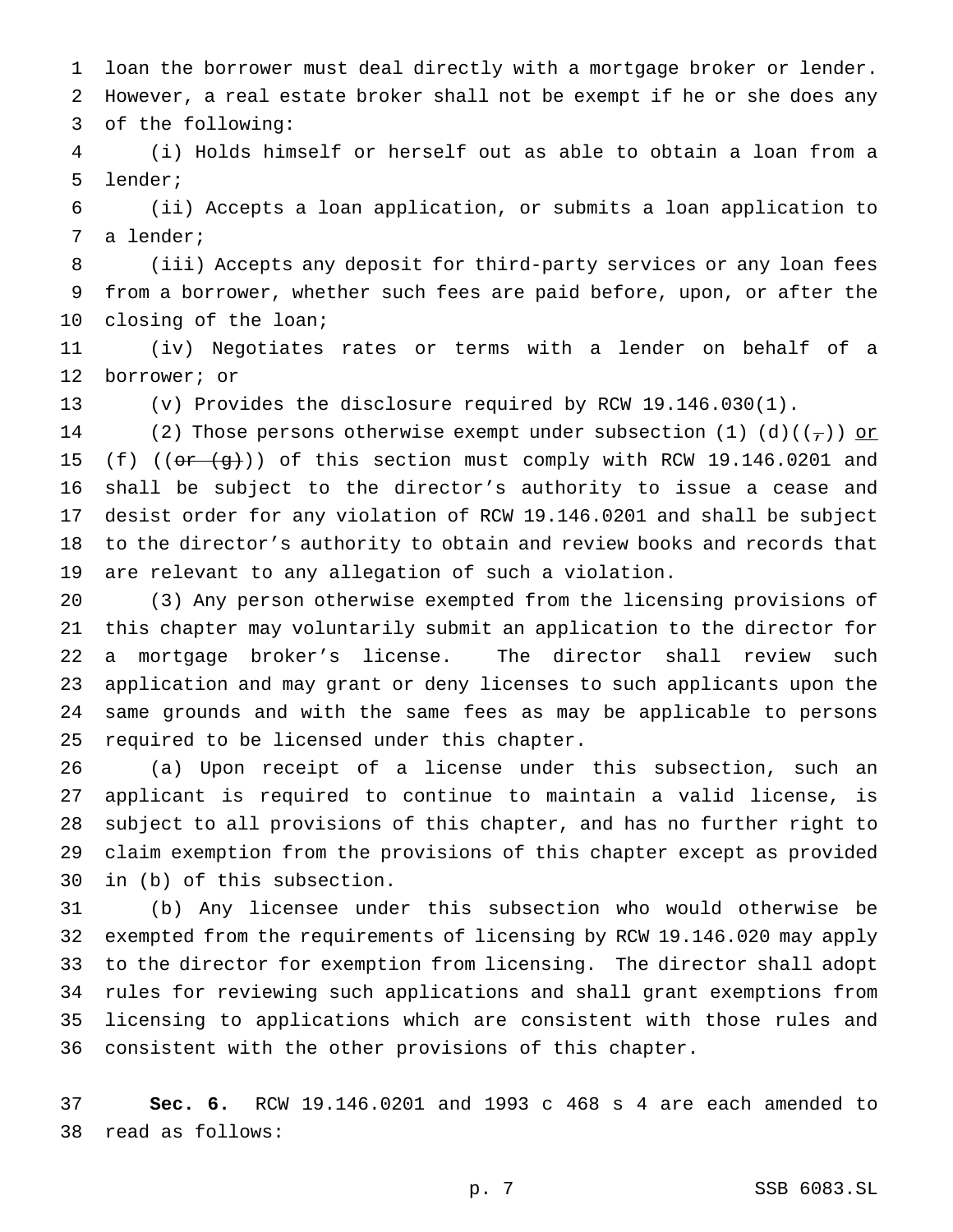It is unlawful for a loan originator, mortgage broker required to be licensed under this chapter, or mortgage broker otherwise exempted 3 from this chapter under RCW 19.146.020(1)  $(d)$  or (f)(( $\frac{1}{(d)$ , or  $(i)$ )) in connection with a residential mortgage loan to:

 (1) Directly or indirectly employ any scheme, device, or artifice to defraud or mislead borrowers or lenders or to defraud any person;

7 (2) Engage in any ((conduct that operates as a fraud upon or)) unfair or deceptive practice toward any person;

(3) Obtain property by fraud or misrepresentation;

 (4) Solicit or enter into a contract with a borrower that provides in substance that the mortgage broker may earn a fee or commission through the mortgage broker's "best efforts" to obtain a loan even though no loan is actually obtained for the borrower;

 (5) Solicit, advertise, or enter into a contract for specific interest rates, points, or other financing terms unless the terms are actually available at the time of soliciting, advertising, or contracting from a person exempt from licensing under RCW 19.146.020(1) (f) or (g) or a lender with whom the mortgage broker maintains a written correspondent or loan brokerage agreement under RCW 19.146.040; (6) Fail to make disclosures to loan applicants and noninstitutional investors as required by RCW 19.146.030 and any other

applicable state or federal law;

 (7) Make, in any manner, any false or deceptive statement or representation with regard to the rates, points, or other financing 25 terms or conditions for a residential mortgage loan or engage in bait and switch advertising;

 (8) Make any false statement in connection with any reports filed by a licensee, or in connection with any examination of the licensee's business;

30 (9) Make any payment, directly or indirectly, to any ((fee)) 31 appraiser ((third party)) of a property, for the purposes of influencing the independent judgment of the appraiser with respect to 33 the value of the property;

 (10) Fail to include the words "licensed mortgage broker" in 35 (( $aH$ )) any advertising for the broker's services that (( $aFe$ )) is directed at the general public if the person is required to be licensed under this chapter;

 (11) Advertise any rate of interest without conspicuously 39 disclosing the annual percentage rate implied by such rate of interest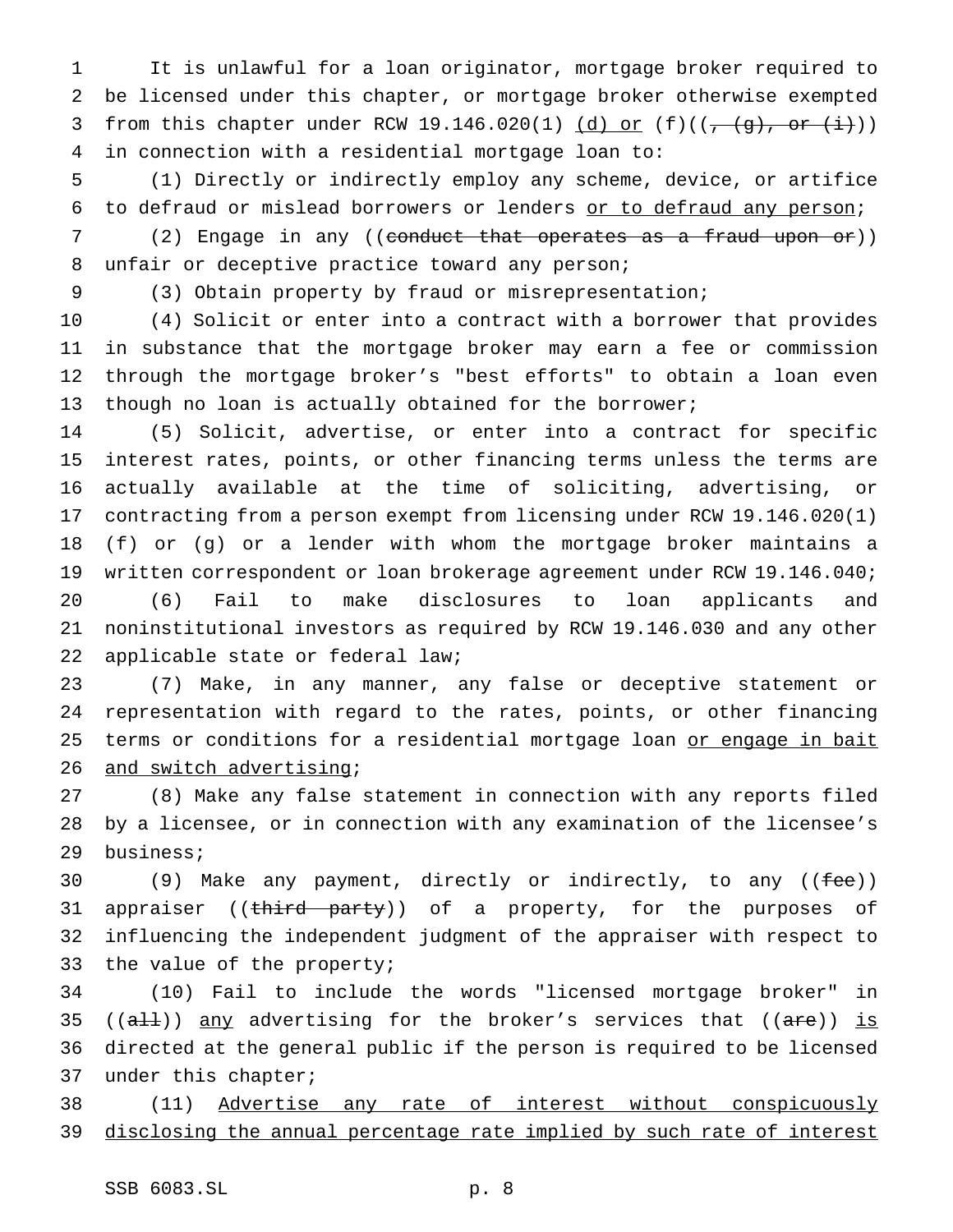1 or otherwise fail to comply with  $((the))$  any requirement( $(s)$ ) of the truth-in-lending act, 15 U.S.C. Sec. 1601 and Regulation Z, 12 C.F.R. Sec. 226 or the equal credit opportunity act, Regulation B, Sec. 202.9,  $202.11$ , and  $202.12$ , as now or hereafter amended, in  $((aH))$  any 5 advertising of residential mortgage loans or any other mortgage brokerage activity;

 (12) Fail to pay third-party providers no later than thirty days 8 after the recording of the loan closing documents or ninety days after completion of the third-party service, whichever comes first, unless otherwise agreed or unless the third-party service provider has been notified in writing that a bona fide dispute exists regarding the 12 performance or quality of the third-party service;

 (13) Collect, charge, attempt to collect or charge or use or propose any agreement purporting to collect or charge any fee prohibited by RCW 19.146.030 or 19.146.070;

 (14)(a) Except when complying with (b) and (c) of this subsection, to act as a mortgage broker in any transaction (i) in which the mortgage broker acts or has acted as a real estate broker or 19 salesperson or (ii) in which another person doing business under the same licensed real estate broker acts or has acted as a real estate 21 broker or salesperson;

 (b) Prior to providing mortgage broker services to the borrower, the mortgage broker, in addition to other disclosures required by this chapter and other laws, shall provide to the borrower the following written disclosure:

 THIS IS TO GIVE YOU NOTICE THAT I OR ONE OF MY ASSOCIATES HAVE/HAS ACTED AS A REAL ESTATE BROKER OR SALESPERSON REPRESENTING THE BUYER/SELLER IN THE SALE OF THIS PROPERTY TO YOU. I AM ALSO A LICENSED MORTGAGE BROKER, AND WOULD LIKE TO PROVIDE MORTGAGE BROKERAGE SERVICES TO YOU IN CONNECTION WITH YOUR LOAN TO PURCHASE THE PROPERTY. YOU ARE NOT REQUIRED TO USE ME AS A MORTGAGE BROKER IN CONNECTION WITH THIS TRANSACTION. YOU ARE FREE TO COMPARISON

SHOP WITH OTHER MORTGAGE BROKERS AND LENDERS, AND TO SELECT ANY

MORTGAGE BROKER OR LENDER OF YOUR CHOOSING; and

 (c) A real estate broker or salesperson licensed under chapter 18.85 RCW who also acts as a mortgage broker shall carry on such mortgage brokerage business activities and shall maintain such person's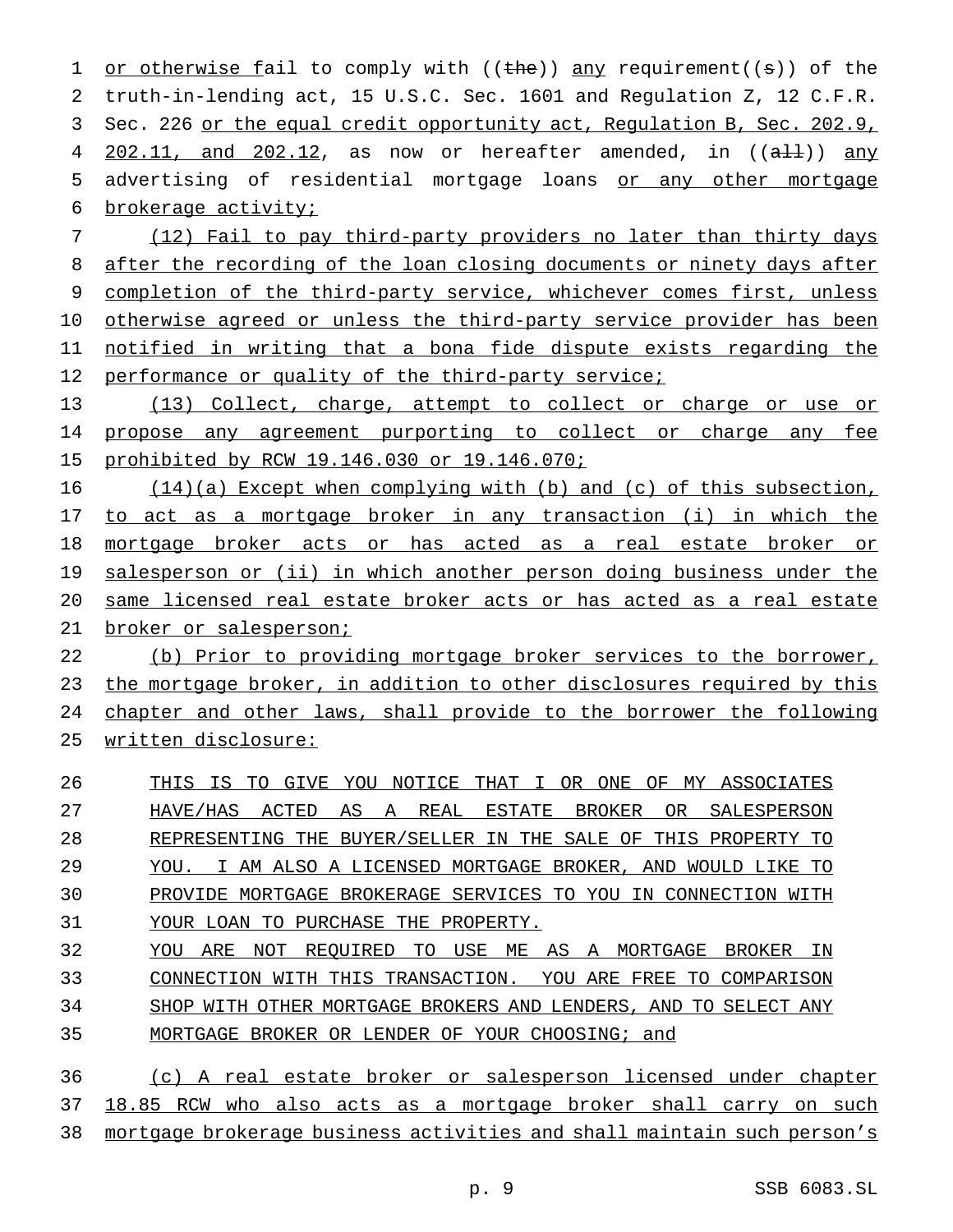mortgage brokerage business records separate and apart from the real estate brokerage activities conducted pursuant to chapter 18.85 RCW. 3 Such activities shall be deemed separate and apart even if they are conducted at an office location with a common entrance and mailing address, so long as each business is clearly identified by a sign visible to the public, each business is physically separated within the office facility, and no deception of the public as to the separate 8 identities of the brokerage business firms results. This subsection 9 (14)(c) shall not require a real estate broker or salesperson licensed 10 under chapter 18.85 RCW who also acts as a mortgage broker to maintain 11 a physical separation within the office facility for the conduct of its 12 real estate and mortgage brokerage activities where the director determines that maintaining such physical separation would constitute 14 an undue financial hardship upon the mortgage broker and is unnecessary 15 for the protection of the public; or

 (15) Fail to comply with any provision of RCW 19.146.030 through 19.146.090 or any rule adopted under those sections.

 **Sec. 7.** RCW 19.146.200 and 1993 c 468 s 5 are each amended to read as follows:

 (1) A person may not engage in the business of a mortgage broker, except as an employee of a person licensed or exempt from licensing, without first obtaining and maintaining a license under this chapter. However, a person who independently contracts with a licensed mortgage 24 broker need not be licensed if the licensed mortgage broker and the 25 independent contractor have on file with the director a binding written agreement under which the licensed mortgage broker assumes 27 responsibility for the independent contractor's violations of any 28 provision of this chapter or rules adopted under this chapter; and if 29 the licensed mortgage broker's bond or other security required under this chapter runs to the benefit of the state and any person who suffers loss by reason of the independent contractor's violation of any provision of this chapter or rules adopted under this chapter.

 (2) A person may not bring a suit or action for the collection of compensation as a mortgage broker unless the plaintiff alleges and proves that he or she was a duly licensed mortgage broker, or exempt from the license requirement of this chapter, at the time of offering to perform or performing any such an act or service regulated by this chapter. This subsection does not apply to suits or actions for the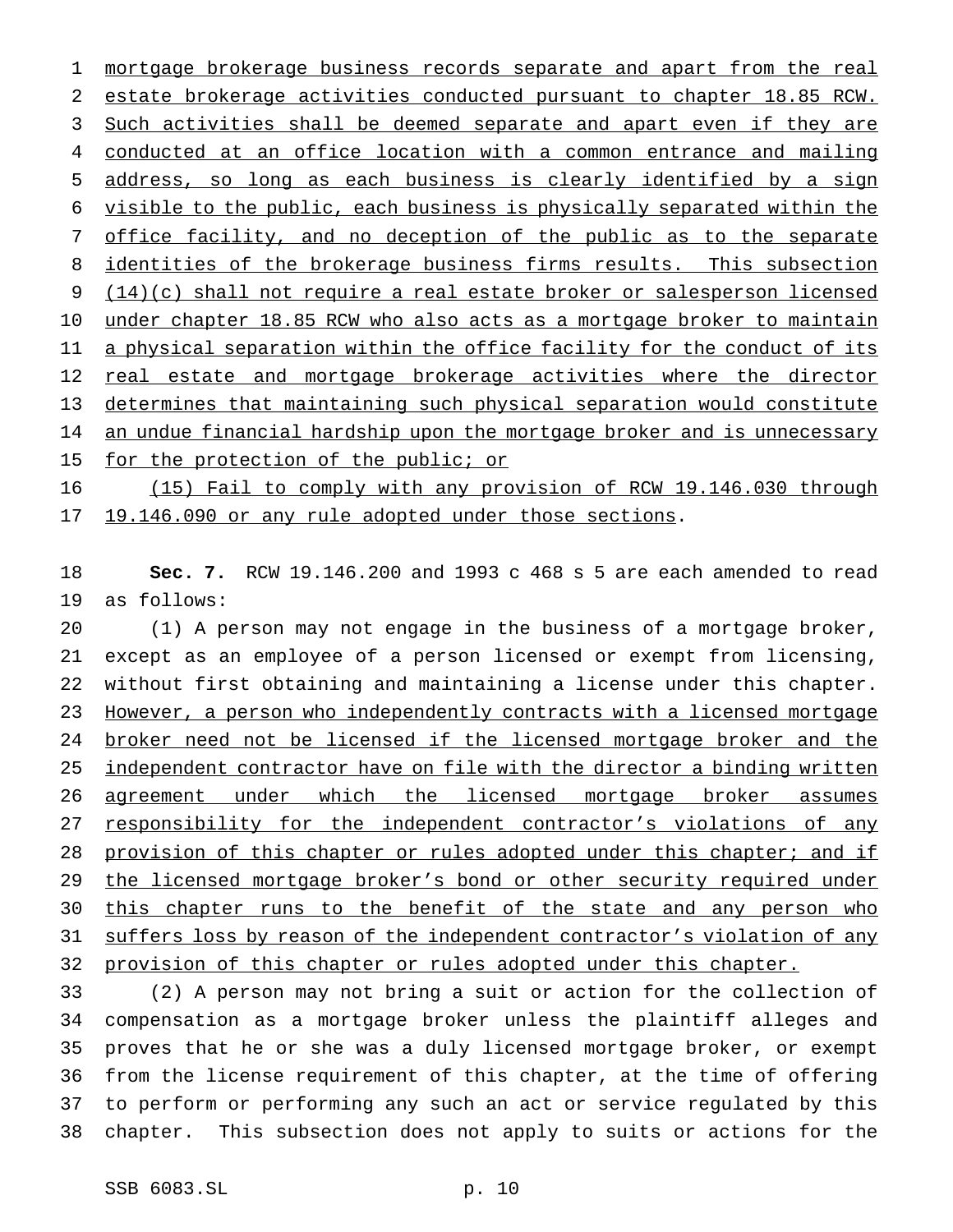collection or compensation for services performed prior to the 2 effective date of ((this)) section 5, chapter 468, Laws of 1993.

 **Sec. 8.** RCW 19.146.205 and 1993 c 468 s 6 are each amended to read as follows:

 (1) Application for a mortgage broker license under this chapter shall be in writing and in the form prescribed by the director. Unless waived by the director, the application shall contain at least the following information:

 (a) The name, address, date of birth, and social security number of the applicant, and any other names, dates of birth, or social security numbers previously used by the applicant;

 (b) If the applicant is a partnership or association, the name, address, date of birth, and social security number of each general partner or principal of the association, and any other names, dates of birth, or social security numbers previously used by the members;

 (c) If the applicant is a corporation, the name, address, date of birth, and social security number of each officer, director, registered agent, and each principal stockholder, and any other names, dates of birth, or social security numbers previously used by the officers, directors, registered agents, and principal stockholders;

 (d) The street address, county, and municipality where the principal business office is to be located;

 (e) Submission of a complete set of fingerprints taken by an 24 authorized law enforcement officer; and

 (f) Such other information regarding the applicant's background, financial responsibility, experience, character, and general fitness as the director may require by rule.

 (2) At the time of filing an application for a license under this chapter, each applicant shall pay to the director the appropriate 30 ((<del>license</del>)) application fee in an amount determined by rule of the 31 director in accordance with RCW 43.24.086 ((to be sufficient)) to 32 cover, but not exceed, the ((department's costs in administering this 33 chapter)) cost of processing and reviewing the application. The 34 director shall deposit the moneys in the ((mortgage broker fund created 35 under RCW 19.146.270)) banking examination fund, unless the consumer services account is created as a dedicated, nonappropriated account, in which case the director shall deposit the moneys in the consumer services account.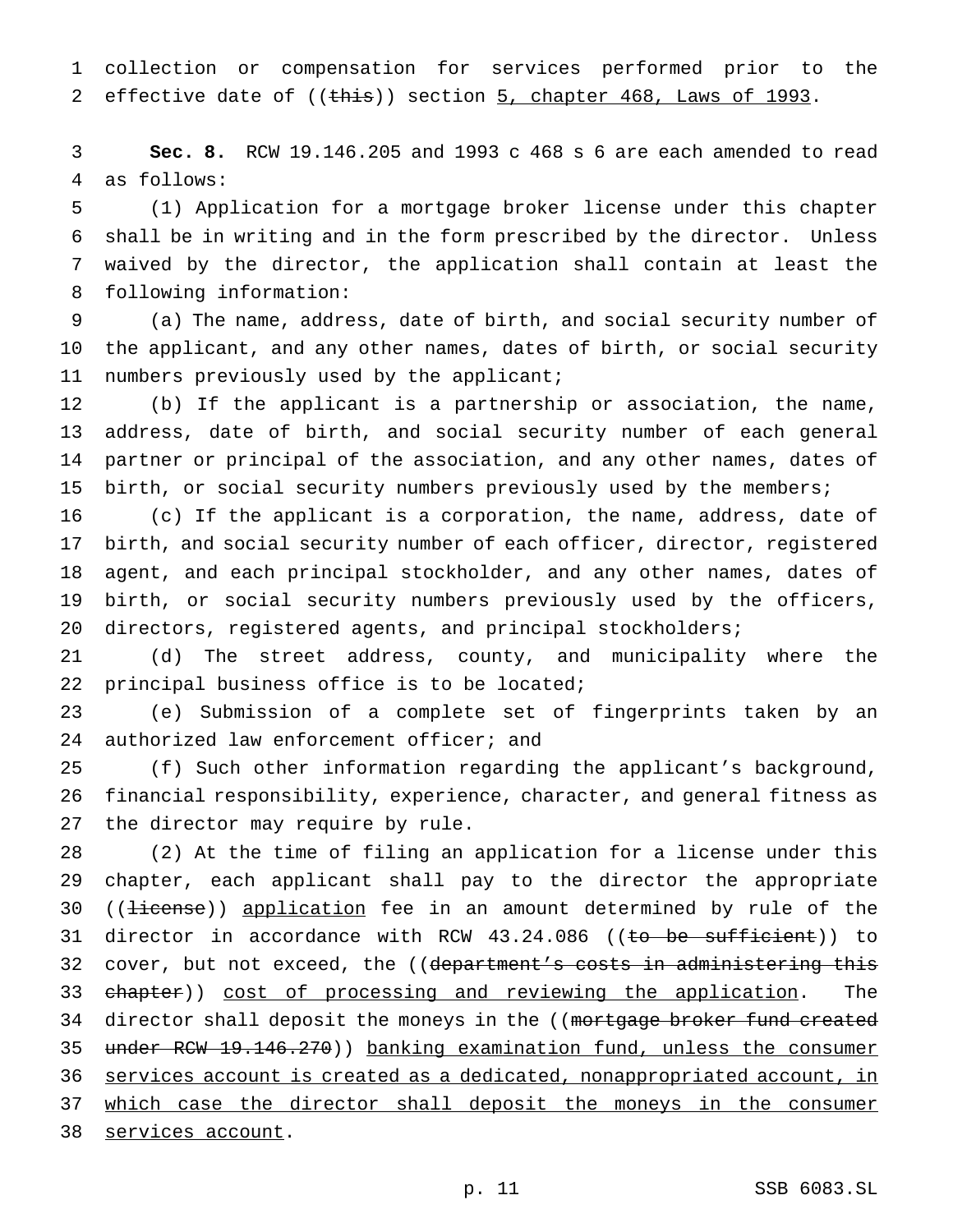(3)(a) Each applicant for a mortgage broker's license shall file 2 and maintain a surety bond, in an amount of  $((f<sub>orty</sub>))$  not greater than 3 sixty thousand dollars ((or such lower amount)) nor less than twenty 4 thousand dollars which the director deems adequate to protect the public interest, executed by the applicant as obligor and by a surety company authorized to do a surety business in this state as surety. The bonding requirement as established by the director may take the 8 form of a uniform bond amount for all licensees or the director may 9 establish by rule a schedule establishing a range of bond amounts which 10 shall vary according to the annual average number of loan originators 11 or independent contractors of a licensee. The bond shall run to the state of Washington as obligee, and shall run to the benefit of the state and any person or persons who suffer loss by reason of the 14 applicant's or its loan originator's violation of any provision of this chapter or rules adopted under this chapter. The bond shall be conditioned that the obligor as licensee will faithfully conform to and abide by this chapter and all rules adopted under this chapter, and shall reimburse all persons who suffer loss by reason of a violation of this chapter or rules adopted under this chapter. The bond shall be continuous and may be canceled by the surety upon the surety giving written notice to the director of its intent to cancel the bond. The cancellation shall be effective thirty days after the notice is received by the director. Whether or not the bond is renewed, continued, reinstated, reissued, or otherwise extended, replaced, or modified, including increases or decreases in the penal sum, it shall be considered one continuous obligation, and the surety upon the bond shall not be liable in an aggregate or cumulative amount exceeding the penal sum set forth on the face of the bond. In no event shall the penal sum, or any portion thereof, at two or more points in time be added together in determining the surety's liability. The bond shall not be liable for any penalties imposed on the licensee, including, but not limited to, any increased damages or attorneys' fees, or both, awarded under RCW 19.86.090. The applicant may obtain the bond directly from the surety or through a group bonding arrangement involving a professional organization comprised of mortgage brokers if the arrangement provides at least as much coverage as is required under this subsection.

 (b) In lieu of a surety bond, the applicant may, upon approval by the director, file with the director a certificate of deposit, an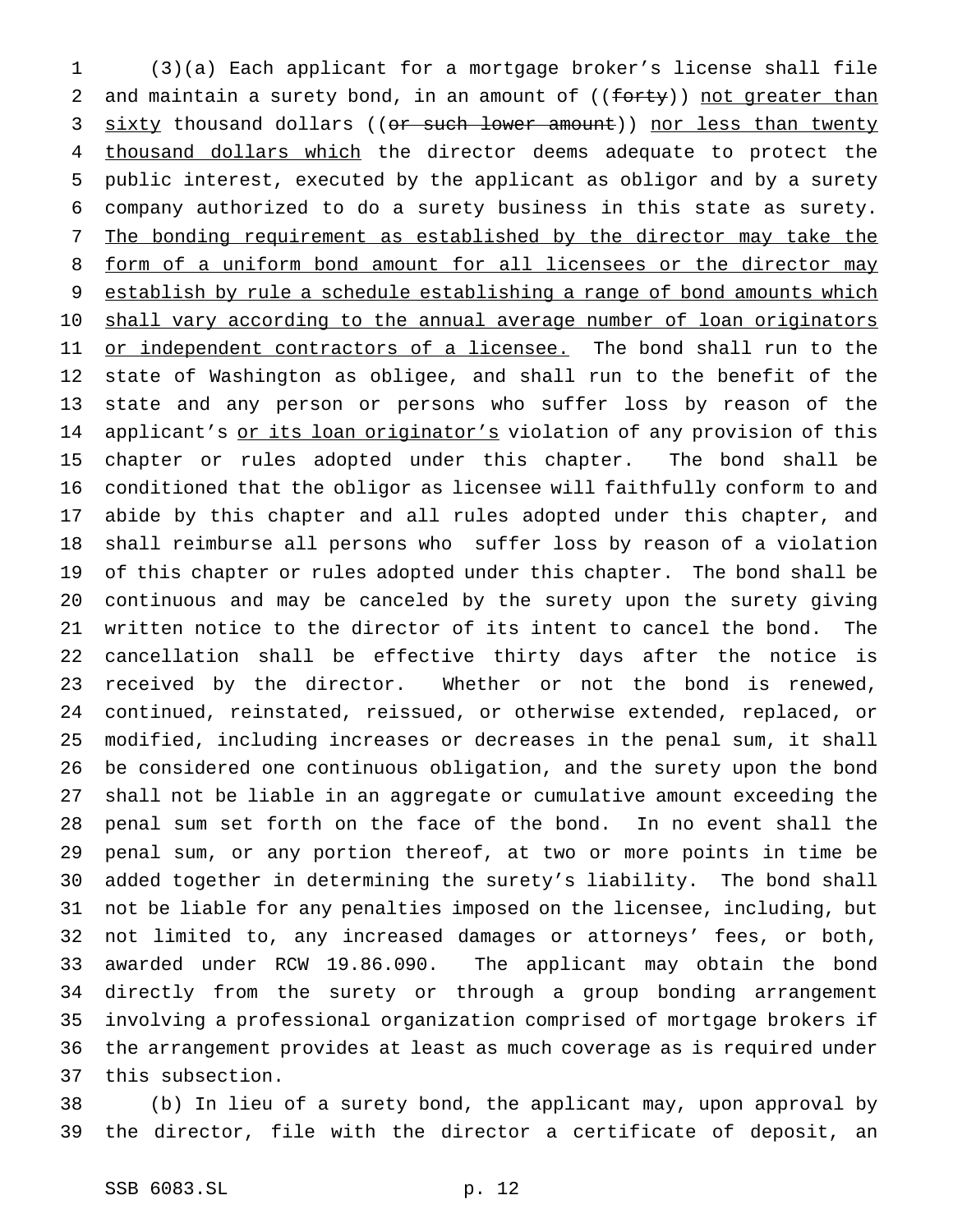irrevocable letter of credit, or such other instrument as approved by the director by rule, drawn in favor of the director for an amount equal to the required bond.

 (c) In lieu of the surety bond or compliance with (b) of this subsection, an applicant may obtain insurance or coverage from an association comprised of mortgage brokers that is organized as a mutual corporation for the sole purpose of insuring or self-insuring claims that may arise from a violation of this chapter. An applicant may only substitute coverage under this subsection for the requirements of (a) or (b) of this subsection if the director, with the consent of the insurance commissioner, has authorized such association to organize a mutual corporation under such terms and conditions as may be imposed by the director to ensure that the corporation is operated in a financially responsible manner to pay any claims within the financial responsibility limits specified in (a) of this subsection.

 NEW SECTION. **Sec. 9.** A new section is added to chapter 19.146 RCW to read as follows:

 The director shall establish fees by rule in accordance with RCW 43.24.086 sufficient to cover, but not exceed, the costs of administering this chapter. These fees may include:

 (1) An annual assessment paid by each licensee on or before a date specified by rule;

 (2) An examination fee to cover the costs of any examination of the books and records of a licensee or other person subject to this chapter; and

 (3) An application fee to cover the costs of processing applications made to the director under this chapter.

 All moneys, fees, and penalties collected under the authority of this chapter shall be deposited into the banking examination fund, unless the consumer services account is created as a dedicated, nonappropriated account, in which case all moneys, fees, and penalties collected under this chapter shall be deposited in the consumer services account.

 **Sec. 10.** RCW 19.146.210 and 1993 c 468 s 7 are each amended to read as follows: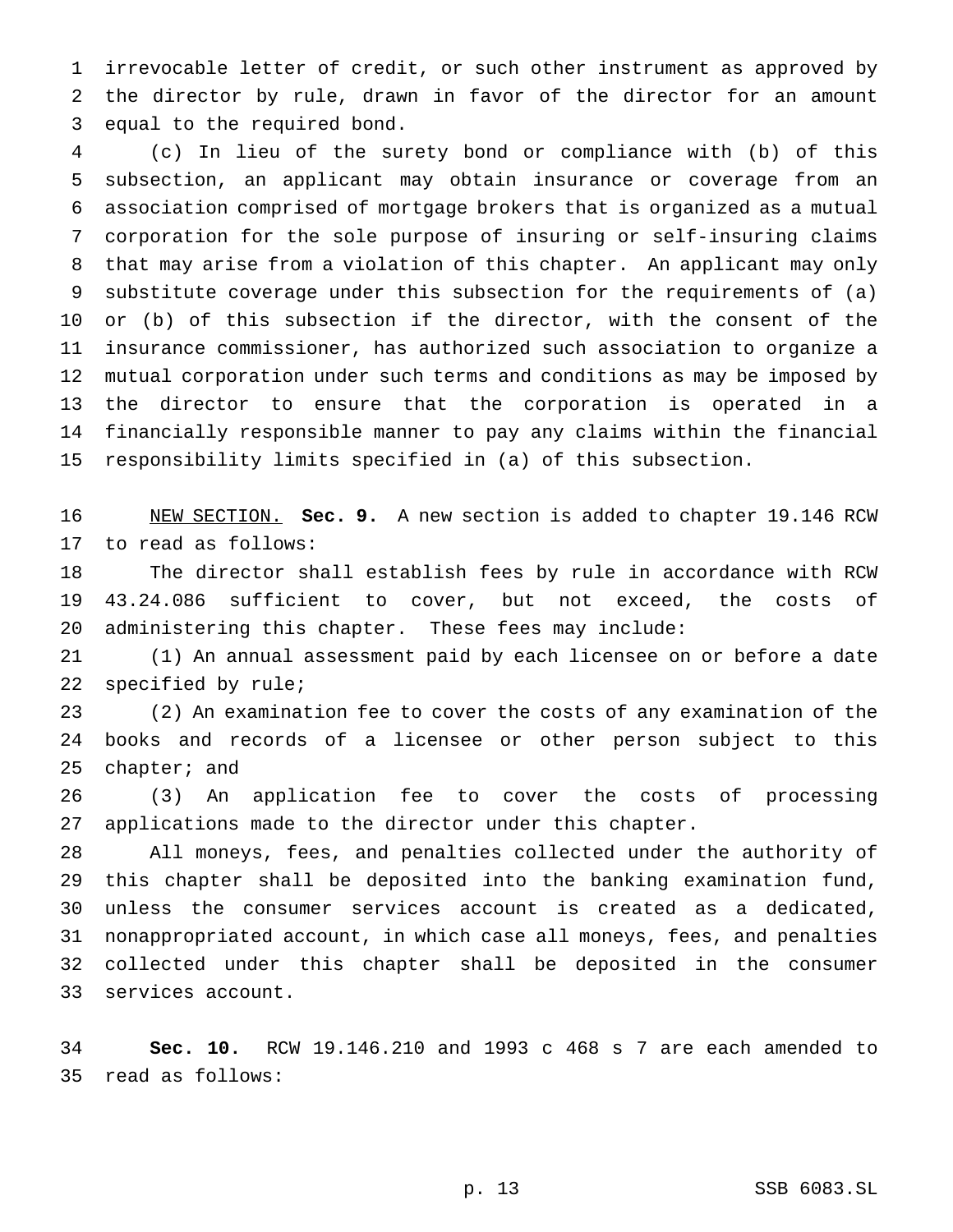(1) The director shall issue and deliver a mortgage broker license to an applicant if, after investigation, the director makes the following findings:

(a) The applicant has paid the required license fees;

(b) The applicant has complied with RCW 19.146.205;

 (c) ((The applicant)) Neither the applicant nor any of its 7 principals has ((not)) had a license issued under this chapter or any similar state statute suspended or revoked within five years of the filing of the present application;

10 (d) ((The applicant)) Neither the applicant nor any of its 11 principals has ((not)) been convicted of a gross misdemeanor involving 12 dishonesty or financial misconduct or a felony within seven years of the filing of the present application;

 (e) ((The applicant has at least two years of experience in the 15 residential mortgage loan industry)) Either the applicant or one of its principals, who may be designated by the applicant, (i) has at least two years of experience in the residential mortgage loan industry or has completed the educational requirements established by rule of the 19 director and (ii) has passed a written examination whose content shall 20 be established by rule of the director; and

 (f) The applicant has demonstrated financial responsibility, character, and general fitness such as to command the confidence of the community and to warrant a belief that the business will be operated honestly, fairly, and efficiently within the purposes of this chapter. (2) If the director does not find the conditions of subsection (1) of this section have been met, the director shall not issue the license. The director shall notify the applicant of the denial and return to the applicant the bond or approved alternative and any 29 remaining portion of the license fee that exceeds the ((departments)) 30 department's actual cost to investigate the license.

31 (3) ((The director may delay the effective date of section 5 of this act for an additional thirty days with respect to an applicant for 33 a mortgage broker license for the purpose of processing the application when the applicant has filed a completed application by October 31,  $\lbrace 4993. \rbrace$ ) The director shall issue a license under this chapter to any licensee issued a license under chapter 468, Laws of 1993, that has a 37 valid license and is otherwise in compliance with the provisions of this chapter.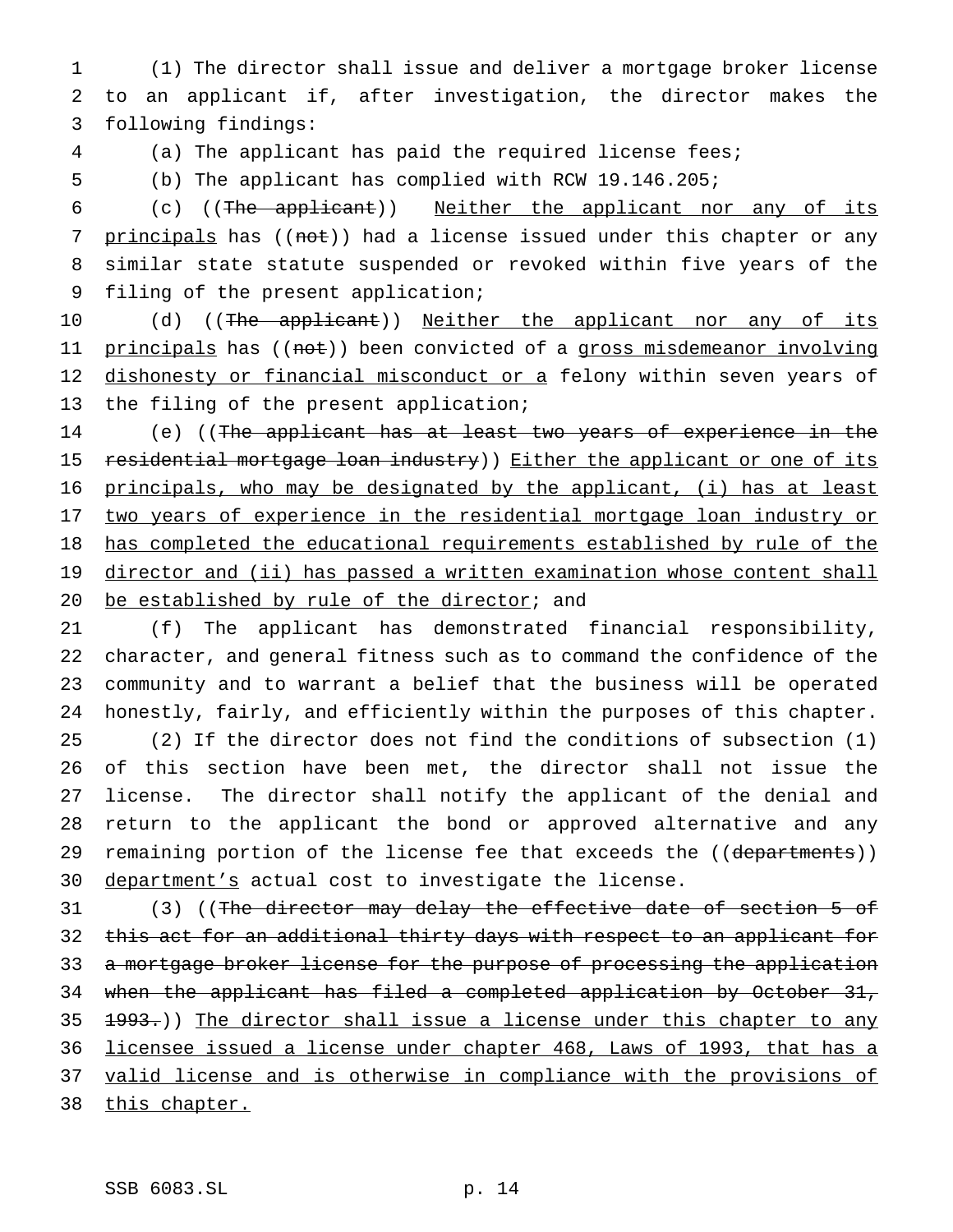(4) A license issued pursuant to this chapter is valid from the date of issuance with no fixed date of expiration.

 (5) A licensee may surrender a license by delivering to the director written notice of surrender, but the surrender does not affect the licensee's civil or criminal liability arising from acts or omissions occurring before such surrender.

 NEW SECTION. **Sec. 11.** A new section is added to chapter 19.146 RCW to read as follows:

 Either the applicant or one of its principals, who may be designated by the applicant, and every branch manager of every licensee shall complete an annual continuing education requirement, which the director shall define by rule.

 **Sec. 12.** RCW 19.146.220 and 1993 c 468 s 8 are each amended to read as follows:

 (1) The director shall enforce all laws and rules relating to the licensing of mortgage brokers, grant or deny licenses to mortgage brokers, and hold hearings. The director may impose any one or more of the following sanctions:

19 (a) Suspend or revoke licenses, deny applications for licenses, or 20 ((fine)) impose penalties upon violators of cease and desist orders 21 issued under this chapter. The director may impose fines, as 22 established by rule by the director, for violations of or failure to 23 comply with any lawful directive, order, or requirement of the 24 director. Each day's continuance of the violation or failure to comply 25 is a separate and distinct violation or failure;

26 ((In addition, the director may)) (b) Issue an order directing a 27 licensee, its employee or loan originator, or other person subject to this chapter to cease and desist from conducting business in a manner that is injurious to the public or violates any provision of this chapter, or to pay restitution to an injured borrower; or

 (c) Issue an order removing from office or prohibiting from 32 participation in the conduct of the affairs of a licensed mortgage broker, or both, any officer, principal, employee, or loan originator, 34 as the case may be, of any licensed mortgage broker.

 (2) The director may take those actions specified in subsection (1) of this section if the director finds any of the following: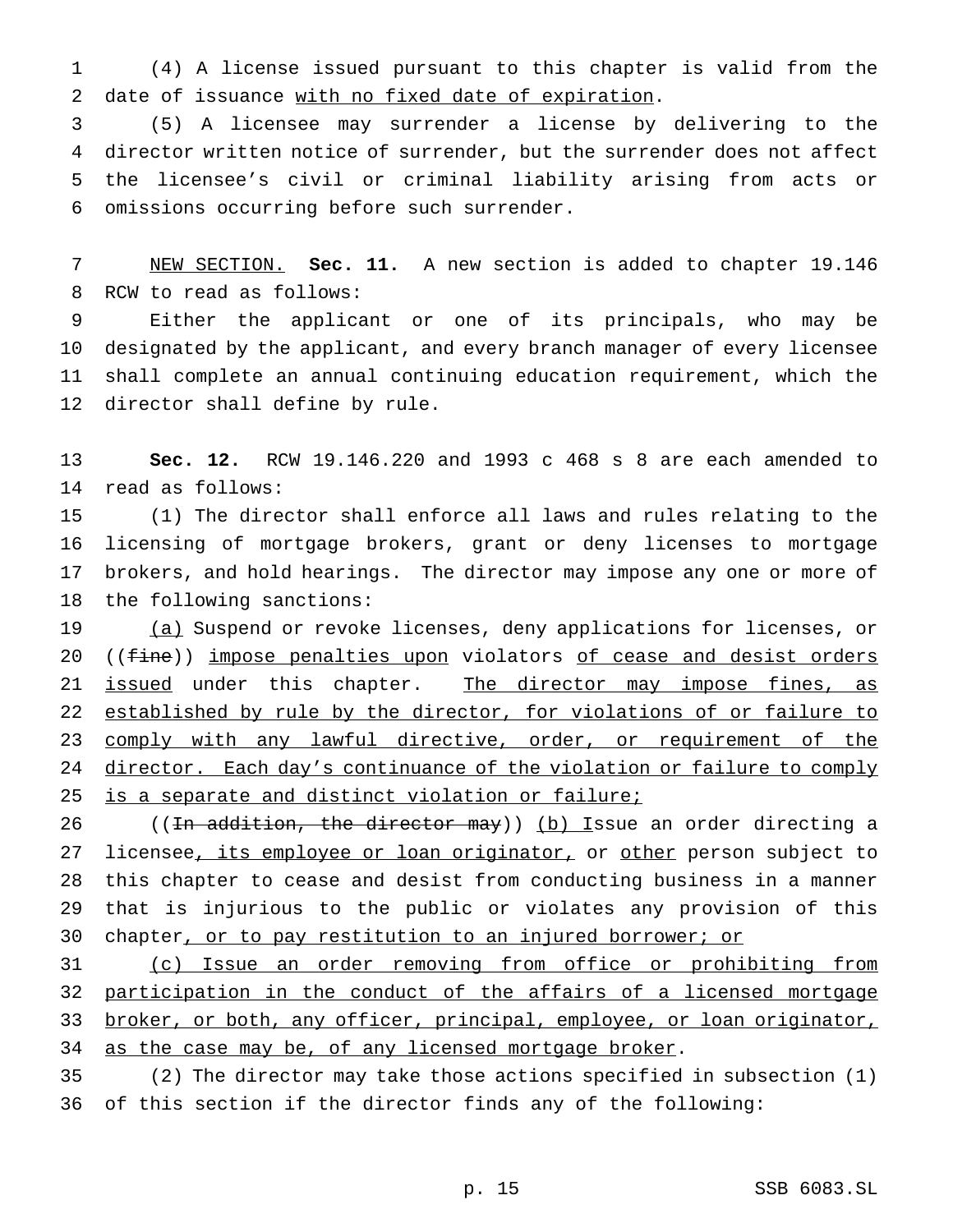1 (a) The licensee has failed to pay a fee due the state of 2 Washington under this chapter or, to maintain in effect the bond or 3 approved alternative required under this chapter( $\frac{1}{100}$  or to comply with 4 any specific order or demand of the director lawfully made and directed 5 to the licensee in accordance with this chapter)); or

6 (b) The licensee, employee or loan originator of the licensee, or 7 person subject to the license requirements or prohibited practices of 8 this chapter has failed to comply with any specific order or demand of 9 the director lawfully made and directed to the licensee, employee, or 10 loan originator of the licensee in accordance with this chapter; or

11 (c) The licensee, its employee or loan originator, or other person 12 subject to this chapter has violated any provision of this chapter or 13 a rule adopted under this chapter; or

14  $((+e))$   $(d)$  The licensee made false statements on the application 15 or omitted material information that, if known, would have allowed the 16 director to deny the application for the original license.

17 (3) The director shall establish by rule standards for licensure of 18 applicants licensed in other jurisdictions. Every licensed mortgage 19 broker that does not maintain a physical office within the state must 20 maintain a registered agent within the state to receive service of any 21 lawful process in any judicial or administrative noncriminal suit, 22 action, or proceeding, against the licensed mortgage broker which 23 arises under this chapter or any rule or order under this chapter, with 24 the same force and validity as if served personally on the licensed 25 mortgage broker. Service upon the registered agent shall be effective 26 if the plaintiff, who may be the director in a suit, action, or 27 proceeding instituted by him or her, sends notice of the service and a 28 copy of the process by registered mail to the defendant or respondent 29 at the last address of the respondent or defendant on file with the 30 director. In any judicial action, suit, or proceeding arising under 31 this chapter or any rule or order adopted under this chapter between 32 the department or director and a licensed mortgage broker who does not 33 maintain a physical office in this state, venue shall be exclusively in 34 the superior court of Thurston county.

35 NEW SECTION. **Sec. 13.** A new section is added to chapter 19.146 36 RCW to read as follows:

37 The director may, at his or her discretion and as provided for in 38 RCW 19.146.220(2), take any action specified in RCW 19.146.220(1). If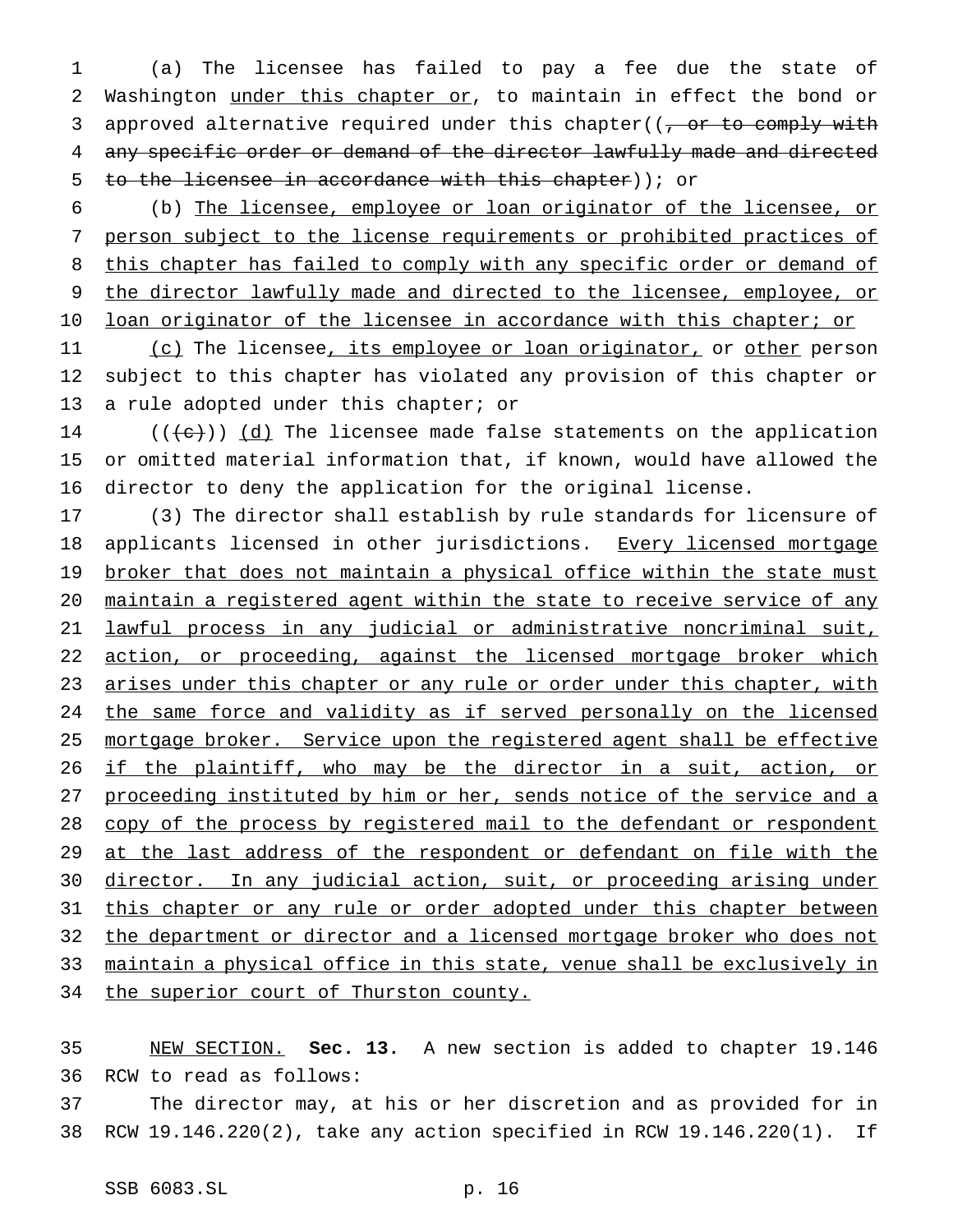the person subject to such action does not appear in person or by counsel at the time and place designated for any administrative hearing that may be held on the action then the person shall be deemed to consent to the action. If the person subject to the action consents, or if after hearing the director finds by a preponderance of the evidence that any grounds for sanctions under this chapter exist, then the director may impose any sanction authorized by this chapter.

 NEW SECTION. **Sec. 14.** A new section is added to chapter 19.146 RCW to read as follows:

 Whenever the director determines that the public is likely to be substantially injured by delay in issuing a cease and desist order, the director may immediately issue a temporary cease and desist order. The order shall become effective at the time specified in the order. Every temporary cease and desist order shall include a provision that a hearing will be held, within fourteen days unless otherwise specified in chapter 34.05 RCW, upon request to determine whether the order will become permanent.

 If it appears that a person has engaged in an act or practice constituting a violation of a provision of this chapter, or a rule or order under this chapter, the director, with or without prior administrative proceedings, may bring an action in the superior court to enjoin the acts or practices and to enforce compliance with this chapter or any rule or order under this chapter. Upon proper showing, injunctive relief or temporary restraining orders shall be granted. The director shall not be required to post a bond in any court proceedings.

 **Sec. 15.** RCW 19.146.225 and 1993 c 468 s 9 are each amended to read as follows:

 In accordance with the administrative procedure act, chapter 34.05 30 RCW, the director may issue rules under this chapter only after seeking 31 the advice of the mortgage brokerage commission and to govern the 32 activities of licensed mortgage brokers ((consistent with)) and other 33 persons subject to this chapter.

 **Sec. 16.** RCW 19.146.230 and 1993 c 468 s 10 are each amended to read as follows: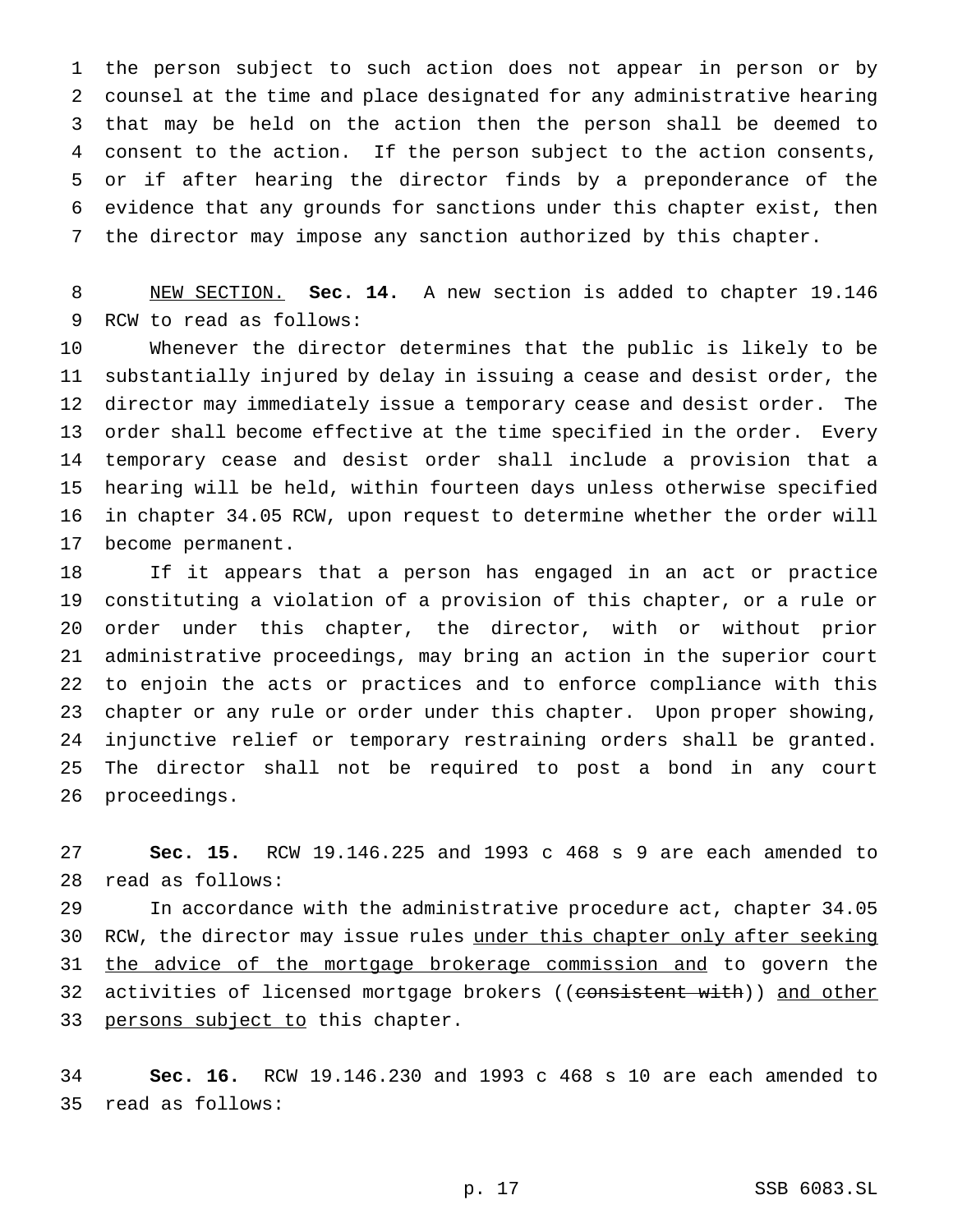1 The proceedings for denying license applications, issuing cease and 2 desist orders, ((and)) suspending or revoking licenses, and imposing 3 civil penalties or other remedies issued pursuant to this chapter and 4 any appeal therefrom or review thereof shall be governed by the 5 provisions of the administrative procedure act, chapter 34.05 RCW.

6 **Sec. 17.** RCW 19.146.235 and 1993 c 468 s 11 are each amended to 7 read as follows:

 For the purposes of investigating complaints arising under this chapter, the director may at any time, either personally or by a designee, examine the business, including but not limited to the books, accounts, records, and files used therein, of every licensee and of every person engaged in the business of mortgage brokering, whether such a person shall act or claim to act under or without the authority of this chapter. For that purpose the director and designated 15 representatives shall have  $((free))$  access during regular business 16 hours to the offices and places of business, books, accounts, papers, records, files, safes, and vaults of all such persons. The director or designated person may require the attendance of and examine under oath all persons whose testimony may be required about the loans or the 20 business or subject matter of any such investigation. No person 21 subject to examination or investigation under this chapter shall 22 withhold, abstract, remove, mutilate, destroy, or secrete any books, 23 records, computer records, or other information.

24 Once during the first two years of licensing, the director may 25 visit, either personally or by designee, the licensee's place or places 26 of business to conduct a compliance examination. The director may 27 examine, either personally or by designee, a sample of the licensee's 28 loan files, interview the licensee or other designated employee or 29 independent contractor, and undertake such other activities as 30 necessary to ensure that the licensee is in compliance with the 31 provisions of this chapter. For those licensees issued licenses prior 32 to the effective date of this section, the cost of such an examination 33 shall be considered to have been prepaid in their license fee. After 34 this one visit within the two-year period subsequent to issuance of a 35 license, the director or a designee may visit the licensee's place or 36 places of business only to ensure that corrective action has been taken 37 or to investigate a complaint.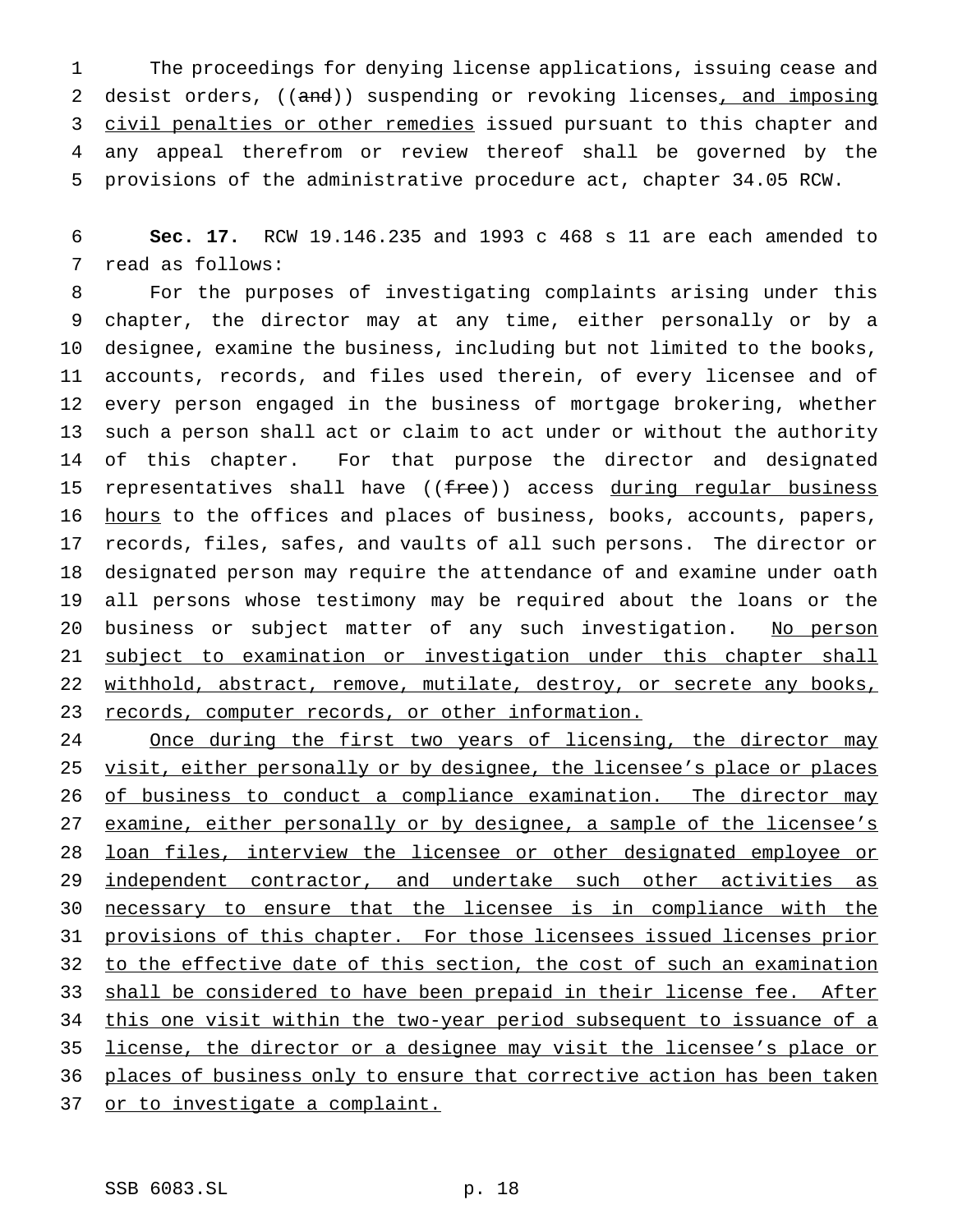**Sec. 18.** RCW 19.146.030 and 1993 c 468 s 12 are each amended to read as follows:

 (1) Upon receipt of a loan application and before the receipt of any moneys from a borrower, a mortgage broker shall provide to each 5 borrower a full written ((notice indicating the number of the lenders with whom it maintains a written correspondent or loan brokerage agreement, unless exempt from licensing under this chapter, and make a 8 full written)) disclosure ((to each borrower)) containing an itemization and explanation of all fees and costs that the borrower is required to pay in connection with obtaining a residential mortgage 11 loan, and specifying the fee or fees which inure to the benefit of the mortgage broker and other such disclosures as may be required by rule. A good faith estimate of a fee or cost shall be provided if the exact 14 amount of the fee or cost is not determinable. This subsection shall 15 not be construed to require disclosure of the distribution or breakdown 16 of loan fees, discount, or points between the mortgage broker and any lender or investor.

 (2) The written disclosure shall contain the following information: (a) The annual percentage rate, finance charge, amount financed, total amount of all payments, number of payments, amount of each payment, amount of points or prepaid interest and the conditions and terms under which any loan terms may change between the time of disclosure and closing of the loan; and if a variable rate, the circumstances under which the rate may increase, any limitation on the increase, the effect of an increase, and an example of the payment terms resulting from an increase. Disclosure in compliance with the requirements of the Truth-in-Lending Act, 15 U.S.C. Sec. 1601 and Regulation Z, 12 C.F.R. Sec. 226, as now or hereafter amended, shall be deemed to comply with the disclosure requirements of this subsection; (b) The itemized costs of any credit report, appraisal, title report, title insurance policy, mortgage insurance, escrow fee, property tax, insurance, structural or pest inspection, and any other third-party provider's costs associated with the residential mortgage loan. Disclosure through good faith estimates of settlement services and special information booklets in compliance with the requirements of the Real Estate Settlement Procedures Act, 12 U.S.C. Sec. 2601, and Regulation X, 24 C.F.R. Sec. 3500, as now or hereafter amended, shall be deemed to comply with the disclosure requirements of this subsection;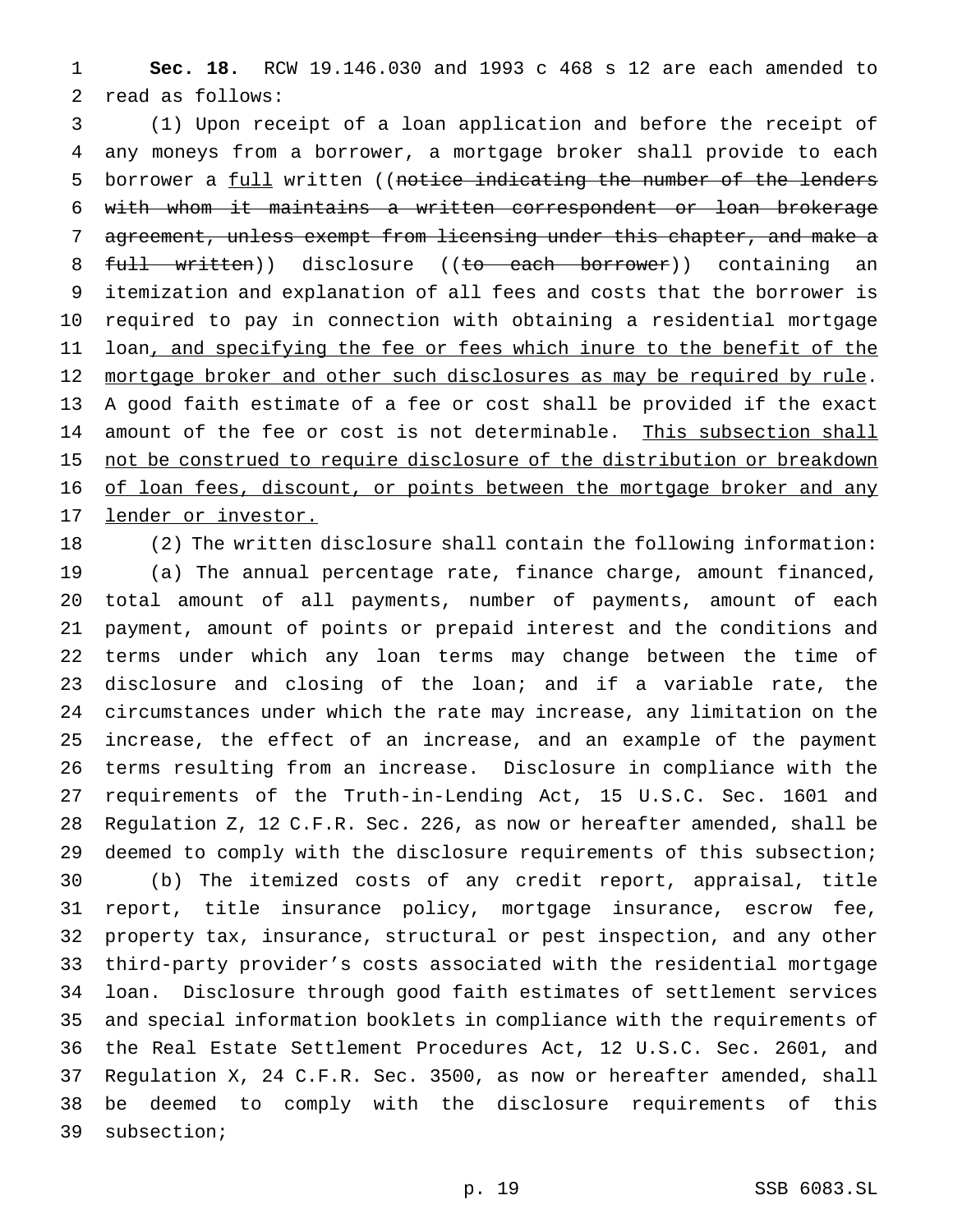(c) If applicable, the cost, terms, duration, and conditions of a 2 lock-in agreement and whether a lock-in agreement has been entered, and whether the lock-in agreement is guaranteed by the mortgage broker or 4 lender, and if a lock-in agreement has not been entered, disclosure in a form approved by the director that the disclosed interest rate and terms are subject to change;

 (d) A statement that if the borrower is unable to obtain a loan for any reason, the mortgage broker must, within five days of a written request by the borrower, give copies of any appraisal, title report, or credit report paid for by the borrower to the borrower, and transmit the appraisal, title report, or credit report to any other mortgage 12 broker or lender to whom the borrower directs the documents to be sent; (e) The name of the lender and the nature of the business relationship between the lender providing the residential mortgage loan and the mortgage broker, if any: PROVIDED, That this disclosure may be made at any time up to the time the borrower accepts the lender's commitment; and

 (f) A statement providing that moneys paid by the borrower to the mortgage broker for third-party provider services are held in a trust account and any moneys remaining after payment to third-party providers will be refunded.

22 (3) If subsequent to the written disclosure being provided under this section, a mortgage broker enters into a lock-in agreement with a 24 borrower or represents to the borrower that the borrower has entered 25 into a lock-in agreement, then no less than three business days thereafter including Saturdays, the mortgage broker shall deliver or send by first-class mail to the borrower a written confirmation of the terms of the lock-in agreement, which shall include a copy of the 29 disclosure made under subsection  $(2)(c)$  of this section.

30  $(4)$  A violation of the Truth-in-Lending Act, Regulation Z, the Real Estate Settlement Procedures Act, and Regulation X is a violation of this section for purposes of this chapter.

 (5) A mortgage broker shall not charge any fee that inures to the 34 benefit of the mortgage broker if it exceeds the fee disclosed on the written disclosure pursuant to this section, unless (a) the need to 36 charge the fee was not reasonably foreseeable at the time the written disclosure was provided and (b) the mortgage broker has provided to the borrower, no less than three business days prior to the signing of the loan closing documents, a clear written explanation of the fee and the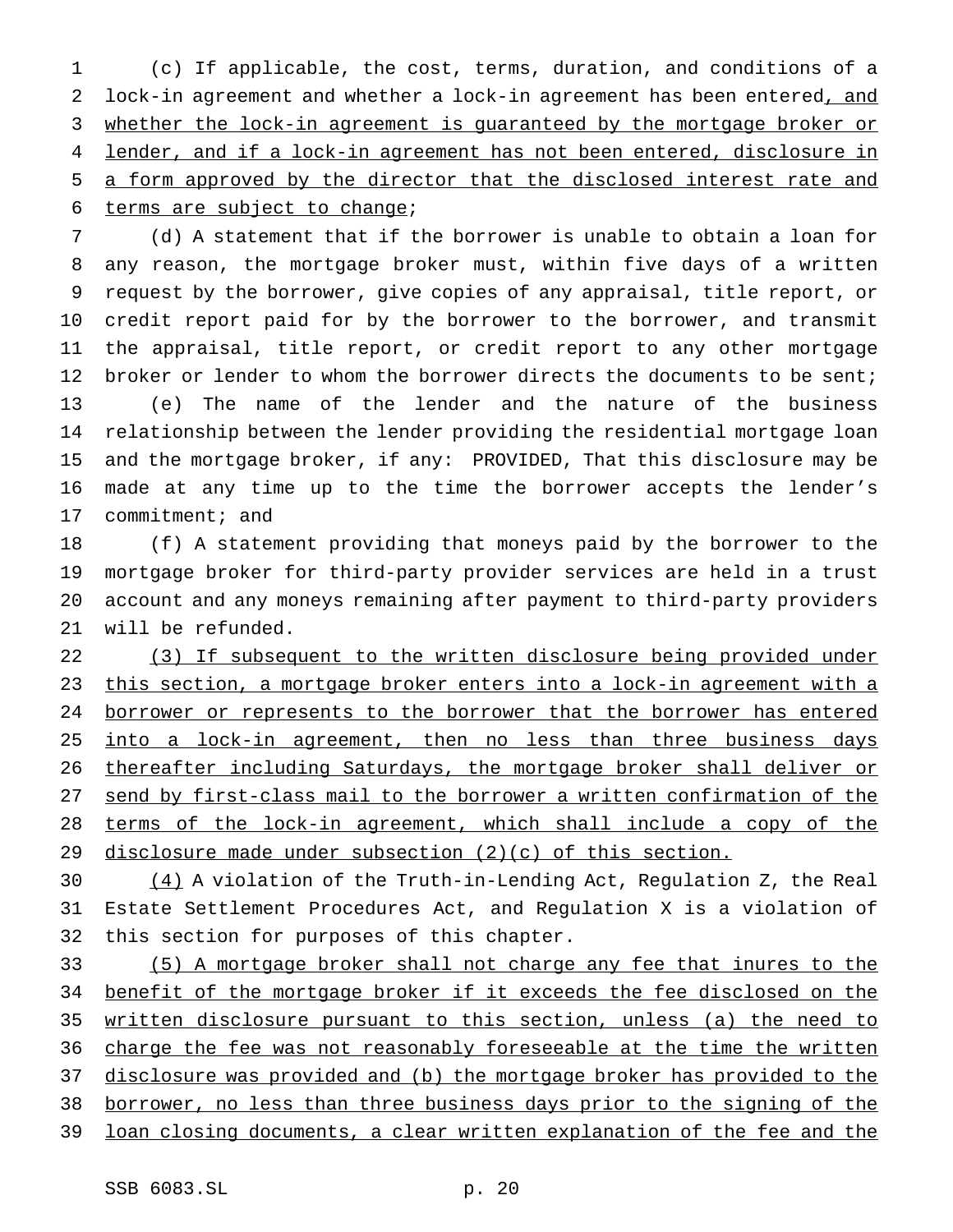1 reason for charging a fee exceeding that which was previously disclosed. However, if the borrower's closing costs, excluding prepaid escrowed costs of ownership as defined by rule, does not exceed the total closing costs in the most recent good faith estimate, no other disclosures shall be required by this subsection.

 **Sec. 19.** RCW 19.146.040 and 1987 c 391 s 6 are each amended to read as follows:

 (1) Every contract between a mortgage broker and a borrower shall be in writing and shall contain the entire agreement of the parties.

10 (2) A mortgage broker shall have a written correspondent or loan brokerage agreement with a lender before any solicitation of, or contracting with, the public.

 **Sec. 20.** RCW 19.146.060 and 1987 c 391 s 8 are each amended to read as follows:

 (1) A mortgage broker shall use generally accepted accounting principles.

17 (2) A mortgage broker shall maintain accurate, current, and readily available books and records at the mortgage broker's usual business 19 location until at least (( $\frac{1}{x}$ )) <u>four</u> years have elapsed following the 20 effective period to which the books and records relate. "Books and records" includes but is not limited to:

22 (a) Copies of all advertisements placed by or at the request of the 23 mortgage broker which mention rates or fees. In the case of radio or television advertisements, or advertisements placed on a telephonic information line or other electronic source of information including but not limited to a computer data base or electronic bulletin board, 27 a mortgage broker shall keep copies of the precise script for the advertisement. All advertisement records shall include for each 29 advertisement the date or dates of publication and name of each periodical, broadcast station, or telephone information line which 31 published the advertisement or, in the case of a flyer or other 32 material distributed by the mortgage broker, the dates, methods, and areas of distribution; and

 (b) Copies of all documents, notes, computer records if not stored in printed form, correspondence or memoranda relating to a borrower from whom the mortgage broker has accepted a deposit or other funds, or accepted a residential mortgage loan application or with whom the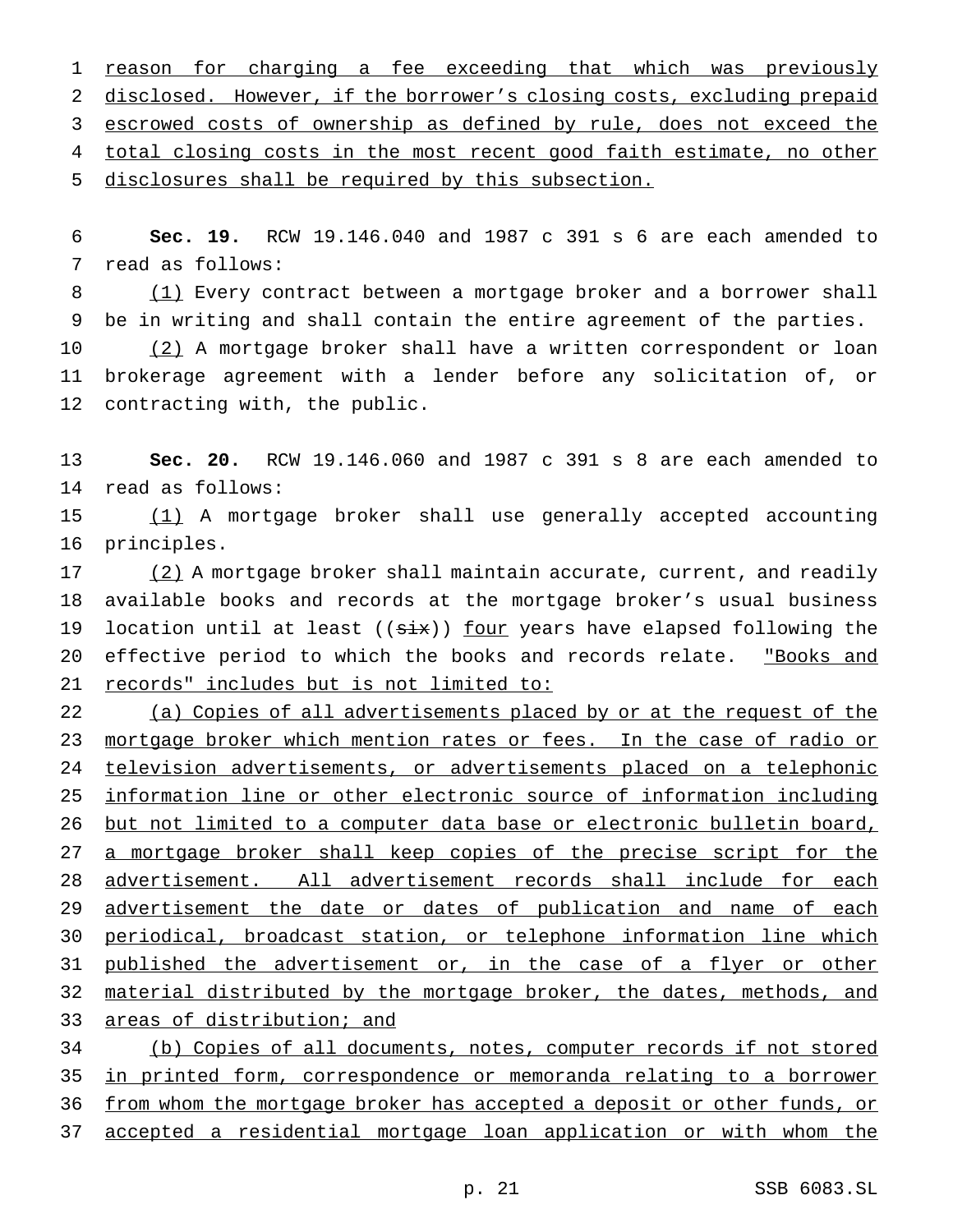mortgage broker has entered into an agreement to assist in obtaining a

residential mortgage loan.

 **Sec. 21.** RCW 19.146.240 and 1993 c 468 s 14 are each amended to read as follows:

 (1) Any person injured by a violation of this chapter may bring an action against the surety bond or approved alternative of the licensed 7 mortgage broker who committed the violation or who employed or engaged 8 the loan originator ((committing)) who committed the violation.

9 (2) A person who is damaged by the licensee's or its loan 10 originator's violation of this chapter, or rules adopted under this chapter, may bring suit upon the surety bond or approved alternative in the superior court of any county in which jurisdiction over the licensee may be obtained. Jurisdiction shall be exclusively in the superior court. Any such action must be brought not later than one year after the alleged violation of this chapter or rules adopted under this chapter. In the event valid claims against a bond or deposit exceed the amount of the bond or deposit, each claimant shall only be entitled to a pro rata amount, based on the amount of the claim as it is valid against the bond or deposit, without regard to the date of filing of any claim or action. A judgment arising from a violation of this chapter or rule adopted under this chapter shall be entered for actual damages and in no case be less than the amount paid by the borrower to the licensed mortgage broker plus reasonable attorneys' fees and costs. In no event shall the surety bond or approved alternative provide payment for any trebled or punitive damages. (3) The remedies provided under this section are cumulative and

nonexclusive and do not affect any other remedy available at law.

 **Sec. 22.** RCW 19.146.245 and 1993 c 468 s 15 are each amended to read as follows:

 A licensed mortgage broker is liable for any conduct violating this chapter by a loan originator or other licensed mortgage broker while 32 employed or engaged by the licensed mortgage broker. In addition, a branch office manager is liable for any conduct violating this chapter 34 by a loan originator or other licensed mortgage broker employed or 35 engaged at the branch office.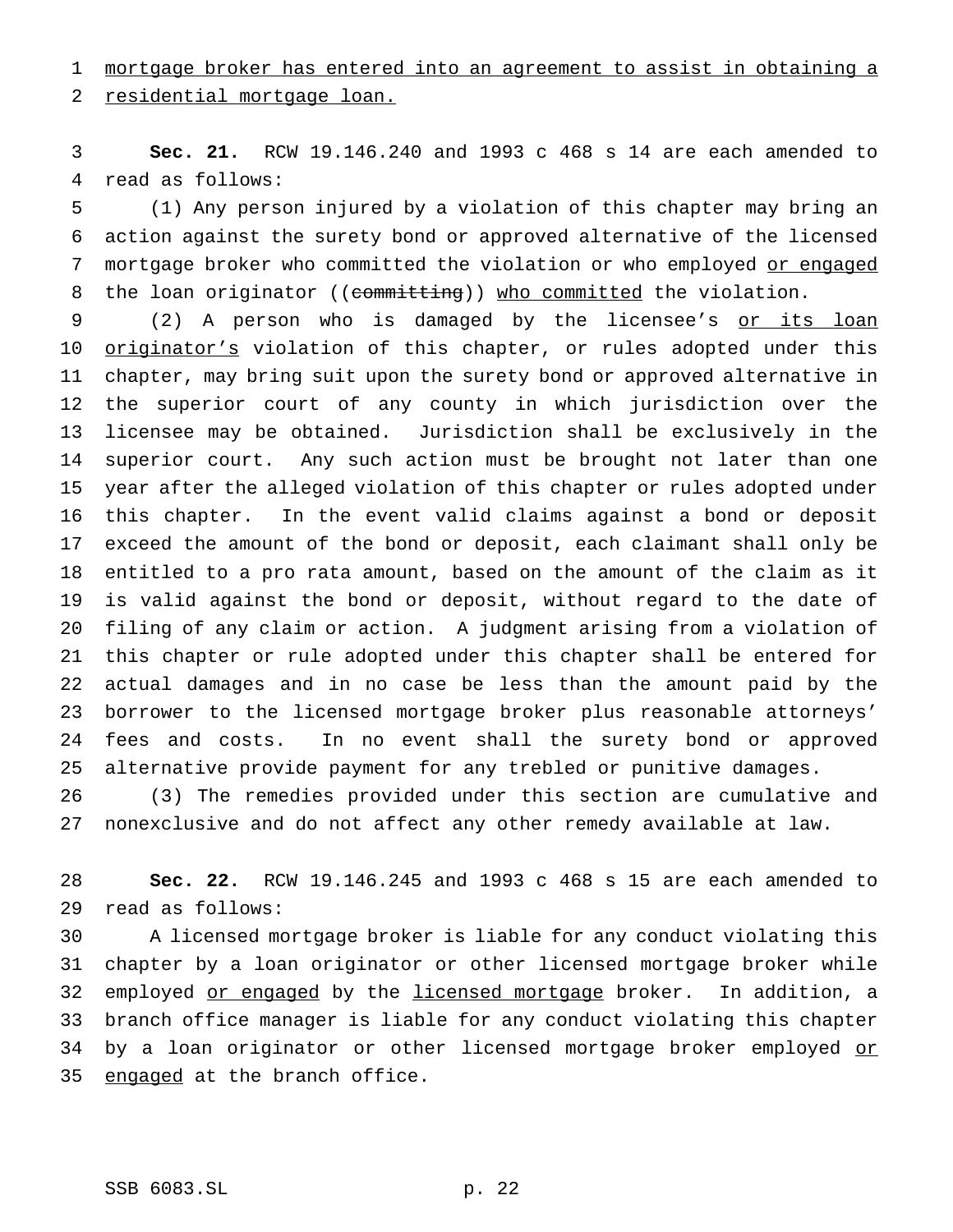1 **Sec. 23.** RCW 19.146.260 and 1993 c 468 s 17 are each amended to 2 read as follows:

3 Every licensed mortgage broker must have and maintain an office in 4 this state, or within thirty miles of the border of this state, 5 accessible to the public and which shall serve as his or her office for 6 the transaction of business. ((Any office so established must comply 7 with the zoning requirements of city or county ordinances and)) The 8 broker's license must be prominently displayed ((therein. In addition, 9 any branch office must comply with the zoning requirements of city or 10 county ordinances)). Every licensed mortgage broker that does not 11 maintain a physical office within the state must maintain a registered 12 agent within the state to receive service of any lawful process in any 13 judicial or administrative noncriminal suit, action, or proceeding 14 against the licensed mortgage broker which arises under this chapter or 15 any rule or order under this chapter, with the same force and validity 16 as if served personally on the licensed mortgage broker. Service upon 17 the registered agent shall not be effective unless the plaintiff, who 18 may be the director in a suit, action, or proceeding instituted by him 19 or her, no later than the next business day sends notice of the service 20 and a copy of the process by registered mail to the defendant or 21 respondent at the last address of the respondent or defendant on file 22 with the director.

23 **Sec. 24.** RCW 19.146.265 and 1993 c 468 s 18 are each amended to 24 read as follows:

 A licensed mortgage broker may apply to the director for authority to establish one or more branch offices under the same or different name as the main office upon the payment of a fee as prescribed by the director by rule. The director shall issue a duplicate license for each of the branch offices showing the location of the main office and the particular branch. Each duplicate license shall be prominently displayed in the office for which it is issued. Each branch office 32 shall be required to have a branch manager who ((shall be a licensed 33 mortgage broker authorized by the mortgage broker to perform the duties 34 of a branch manager)) meets the experience and educational requirements 35 for branch managers as established by rule of the director.

36 **Sec. 25.** RCW 19.146.100 and 1987 c 391 s 12 are each amended to 37 read as follows: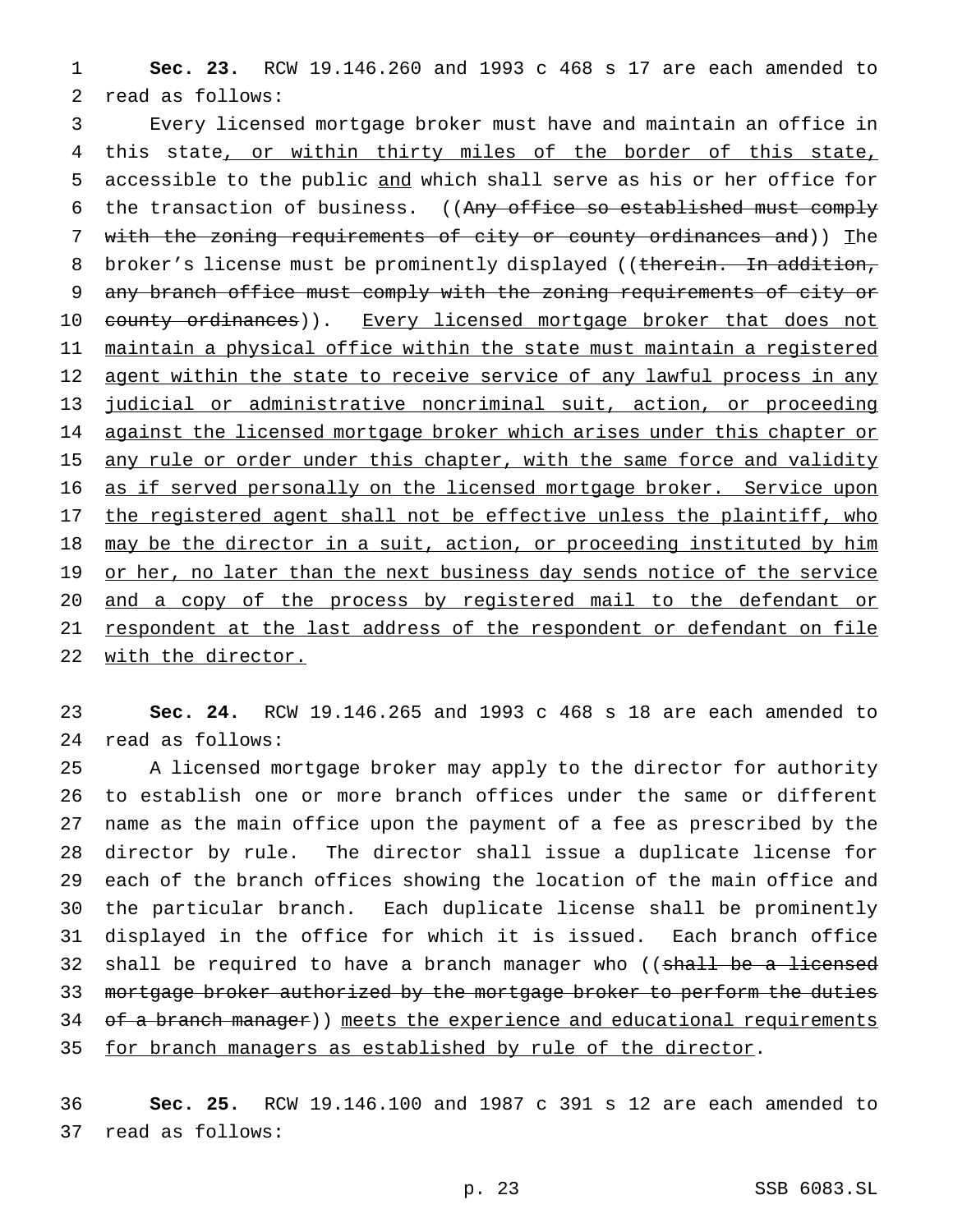((The commission by any person of)) The legislature finds that the practices governed by this chapter are matters vitally affecting the 3 public interest for the purpose of applying the consumer protection 4 act, chapter 19.86 RCW. Any violation of this chapter is not reasonable in relation to the development and preservation of business and is an unfair or deceptive act or practice and unfair method of competition in the conduct of trade or commerce in violation of RCW 8 19.86.020. Remedies provided by chapter 19.86 RCW are cumulative and not exclusive.

 **Sec. 26.** RCW 19.146.280 and 1993 c 468 s 21 are each amended to read as follows:

 (1) There is established the mortgage brokerage commission consisting of five commission members who shall act in an advisory capacity to the director on mortgage brokerage issues.

 (2) The director shall appoint the members of the commission, weighing the recommendations from professional organizations representing mortgage brokers. At least three of the commission members shall be mortgage brokers required to apply for a mortgage brokers license under this chapter and at least one shall be exempt 20 from licensure under RCW 19.146.020(1) (f)  $((or (g))$ . No commission member shall be appointed who has had less than five years' experience 22 in the business of residential mortgage lending. In addition, ((the 23 attorney general, or a designee, and)) the director( $(\tau)$ ) or a 24 designee( $(\tau)$ ) shall serve as <u>an</u> ex officio, nonvoting member( $(\mathbf{s})$ ) of the commission. Voting members of the commission shall serve for two- year terms with three of the initial commission members serving one- year terms. The department shall provide staff support to the commission.

 (3) Members of the commission shall be reimbursed for their travel expenses incurred in carrying out the provisions of this chapter in accordance with RCW 43.03.050 and 43.03.060. All costs and expenses 32 associated with the commission shall be paid from the ((mortgage brokers' licensing account created in RCW 19.146.270)) banking examination fund, unless the consumer services account is created as a dedicated, nonappropriated account, in which case all costs and 36 expenses shall be paid from the consumer services account.

37 (4)( $(\frac{4}{3})$ ) The commission shall advise the director on the 38 characteristics and needs of the mortgage brokerage profession.  $((\text{In}$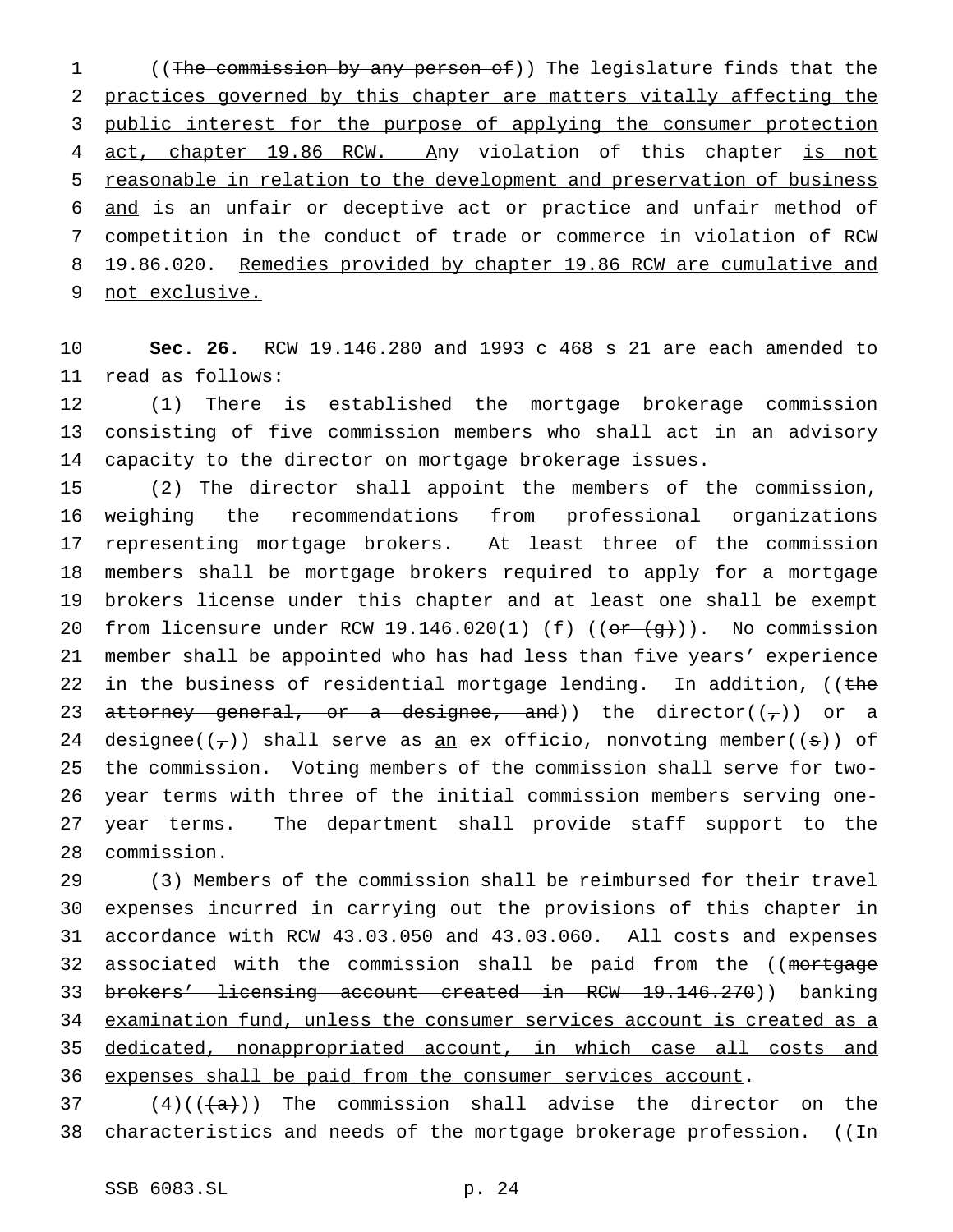1 addition to its advisory capacity, the commission shall review all 2 state and federal provisions governing mortgage brokers and shall 3 prepare a report:

4 (i) Summarizing state and federal statutes and regulations 5 governing mortgage brokers;

 $6$  (ii) Identifying the type and magnitude of complaints arising with 7 regard to the practices of mortgage brokers operating in this state;

8 (iii) Reviewing the detrimental and beneficial effects of state 9 licensing, bonding, training, experience, and educational requirements 10 for mortgage brokers;

11 (iv) Considering the appropriate location within state government 12 to exercise regulatory authority and administer a licensing program; 13 and

14 (v) Containing recommended legislation that adopts ongoing state 15 <del>licensing requirements for mortgage brokers.</del>

16 (b) In preparing its report, the commission shall solicit comments 17 from the mortgage broker industry, the department of licensing, the 18 attorney general's office, other state regulators, and residential 19 mortgage loan consumers. The committee shall submit its report to the 20 labor and commerce committee of the senate and the financial 21 institutions and insurance committee of the house of representatives by 22 December 1, 1993.))

23 (5) The department, in consultation with other applicable agencies 24 of state government, shall conduct a continuing review of the number 25 and type of consumer complaints arising from residential mortgage 26 lending in the state. The department shall report its findings to the 27 senate committee on labor and commerce and house of representatives 28 committee on financial institutions and insurance along with 29 recommendations for any changes in the licensing requirements of this 30 chapter, no later than December 1, 1996.

31 NEW SECTION. **Sec. 27.** The following acts or parts of acts are 32 each repealed:

33 (1) RCW 19.146.270 and 1993 c 468 s 19; and

34 (2) 1993 c 468 s 27 (uncodified).

35 NEW SECTION. **Sec. 28.** If any provision of this act or its 36 application to any person or circumstance is held invalid, the